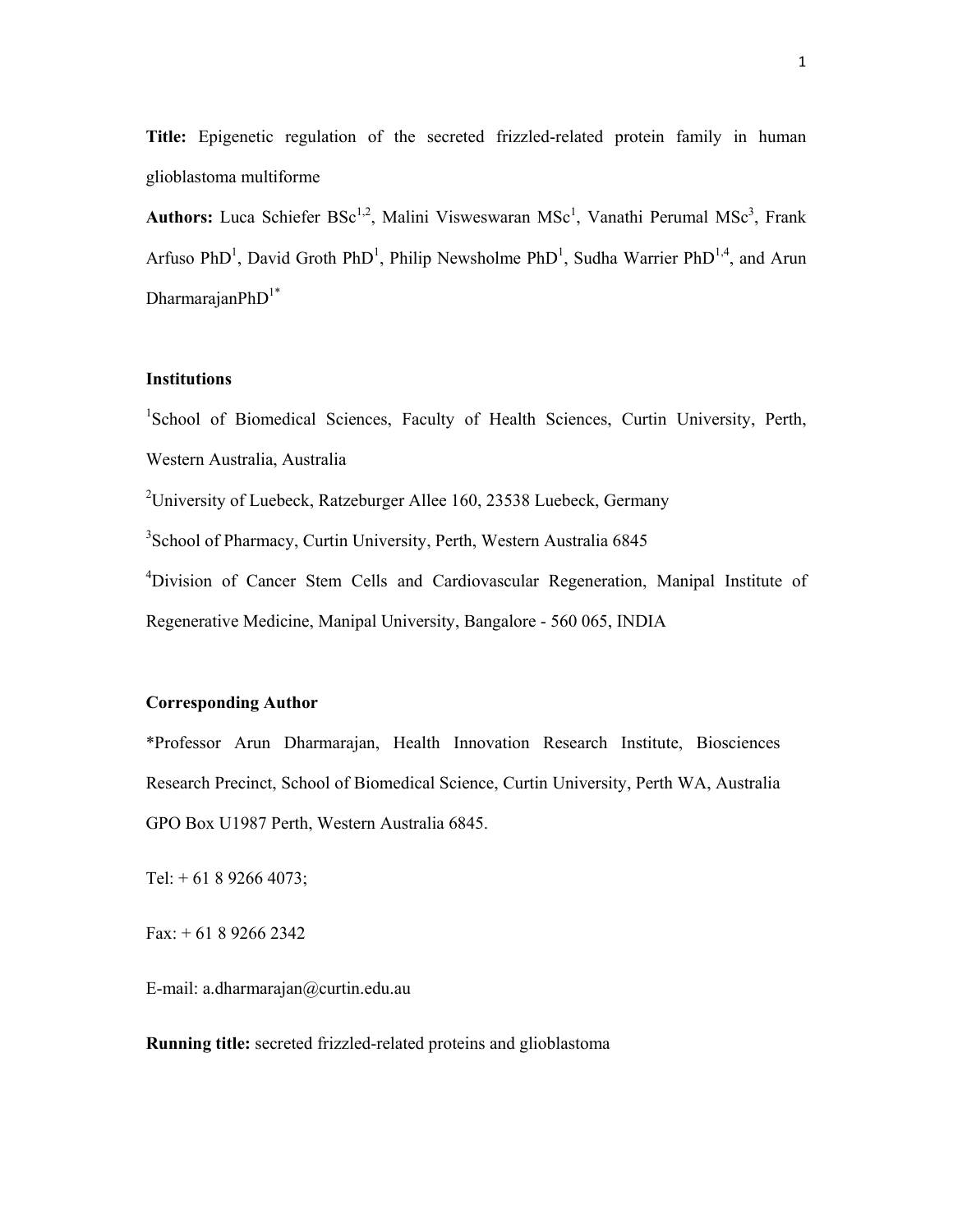# **Abstract**

Glioblastoma multiforme (GBM) are intracranial tumors of the central nervous system and the most lethal amongst solid tumors. Current therapy is palliative and is limited to surgical resection followed by radiation therapy and temozolomide treatment. Aberrant WNT pathway activation mediates not only cancer cell proliferation but promotes radiation and chemotherapeutic resistance. WNT antagonists such as the secreted frizzled-related protein (sFRP) family have an ability to sensitize glioma cells to chemotherapeutics, decrease proliferation rate, and induce apoptosis. During tumor development, sFRP genes (1 to 5) are frequently hypermethylated, causing transcriptional silencing. We investigated a possible involvement of methylation-mediated silencing of the sFRP gene family in human GBM using four human glioblastoma cell lines (U87, U138, A172, and LN18). To induce demethylation of the DNA, we inhibited DNA methyltransferases through treatment with 5- Azacytidine. Genomic DNA, RNA, and total protein were isolated from GBM cells before and after treatment. We utilized bisulfite modification of genomic DNA to examine the methylation status of the respective sFRP promoter regions. Pharmacological demethylation of the GBM cell lines demonstrated a loss of methylation in sFRP promoter regions, as well as an increase in sFRP gene-specific mRNA abundance. Western Blot analysis demonstrated an increased protein expression of sFRP-4 and increased levels of phosphorylated-β-catenin. These data indicate an important role of methylation-induced gene silencing of the sFRP gene family in human GBM.

Keywords: epigenetics, gene, glioblastoma, methylation, Wnt signaling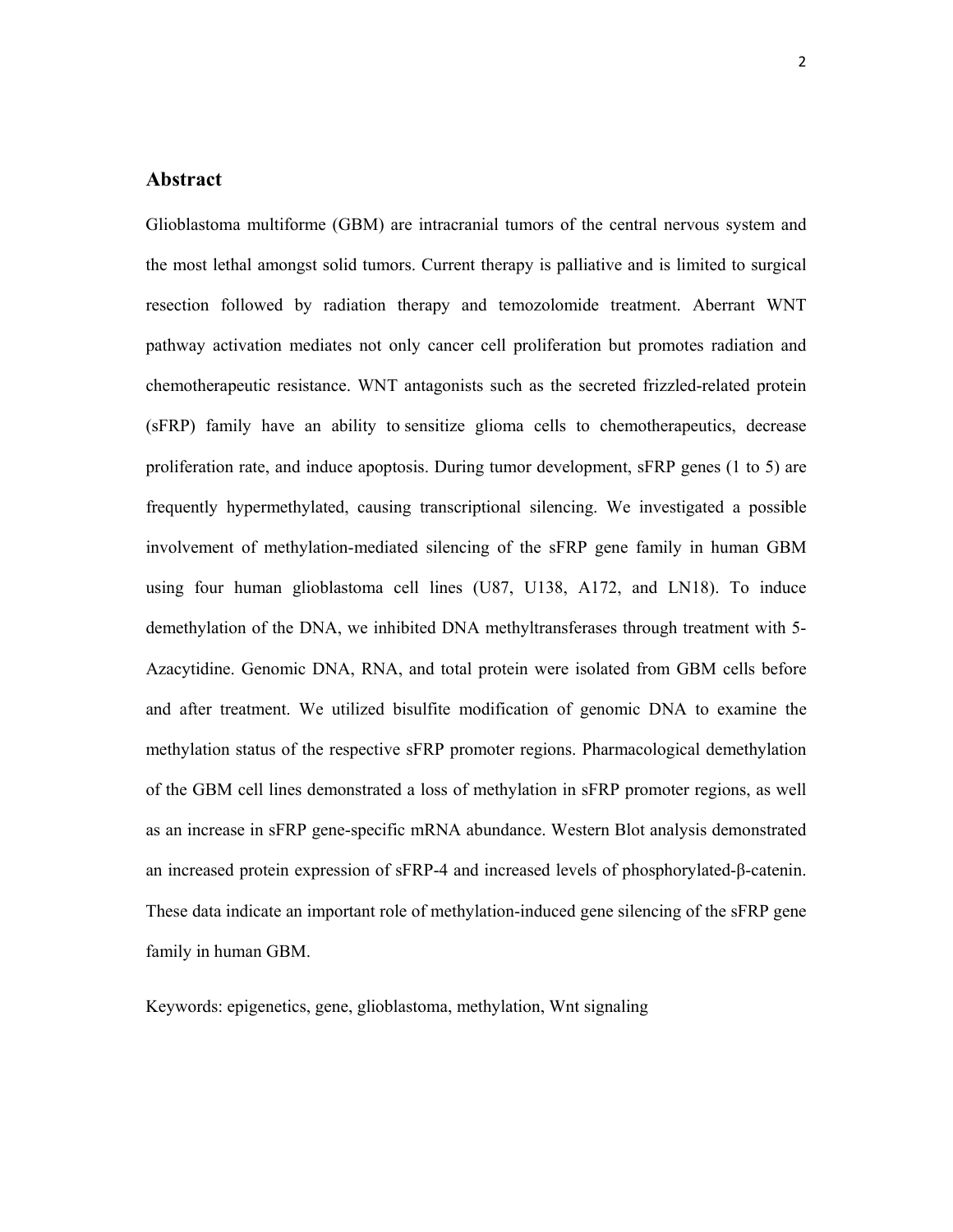# **Introduction**

Glioblastoma multiforme (GBM) are the most aggressive amongst solid tumors within the central nervous system, arising from glia cells or their precursors<sup>1</sup>. Current therapeutic approaches are limited to surgical resection followed by radiation therapy and temozolomide treatment<sup>2</sup>. However, these therapies have little effect on the recurrence rate of these highly invasive brain tumors and their associated poor prognosis. Patients' median survival rate post diagnosis is generally less than one year<sup>3</sup>. Tumors are characterized through the presence of neoplastic cells, which differ from normal tissue in respect to their proliferation pattern, morphology, and gene expression $4$ .

The WNT pathway plays a key role in cell proliferation and consists of highly conserved WNT protein ligands that bind to the frizzled (Fz) receptors. Activation triggers a signal transduction cascade in which glycogen synthase kinase3 (GSK3) and β-catenin are important downstream mediators $5.6$ .

In the absence of WNT signaling, GSK3 phosphorylates cytoplasmic β-catenin, making it a target for degradation by the proteasome<sup>7</sup>. However, during aberrant WNT-pathway signaling activation, GSK3 is inactivated, resulting in increased levels of unphosphorylated cytoplasmic β-catenin. This accumulation of cytoplasmic β-catenin increases its translocation to the nucleus where it activates a variety of target genes involved in tumor development and progression<sup>8</sup>. Therefore, a finely tuned homeostatic balance between the cytoplasmic and nuclear β-catenin determines the final outcome of the WNT signaling pathway. Such balance is brought about through extracellular WNT antagonists such as the secreted frizzled related protein (sFRP) family, which possesses a domain similar to one in the Fz receptor protein(s)<sup>9</sup>. By binding to the Fz receptor, the accumulation of free -β-catenin can act as an antagonist, which in turn, counteracts WNT signaling. The sFRP family has shown an ability to sensitize glioma cells to chemotherapeutics, decrease their proliferation rate, and induce apoptosis $^{10}$ . It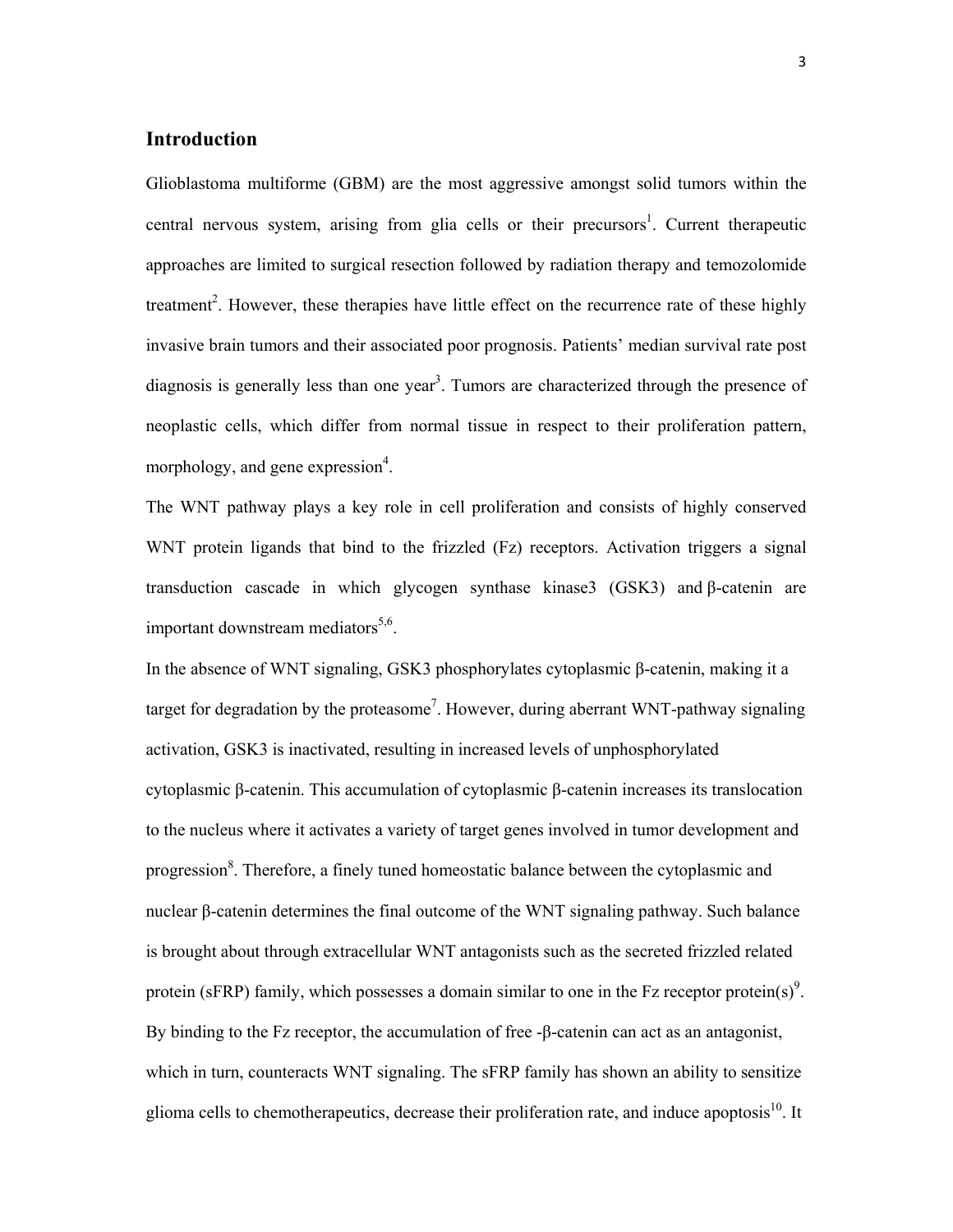has been shown in various tumors, particularly during tumor development, that these genes are frequently hypermethylated, and thereby inducing transcriptional silencing $11$ .

Downregulation and gene silencing of the sFRP family through epigenetic modifications have been demonstrated in colorectal and prostate cancers<sup>12</sup>. DNA methylation has emerged as an additional and important mechanism in the process of epigenetic gene silencing<sup>13</sup>. The objective of this study was to investigate and examine the involvement of methylationmediated silencing of the sFRP gene family in human GBM, using four different GBM cell lines. In order to induce demethylation of the DNA, we inhibited DNA methyltransferases through treatment with 5-Azacytidine (5-Aza), a cytidine analogue that incorporates into the chemical structure of DNA and RNA.

#### **Materials and Methods**

#### Cell culture

A total of four human glioblastoma (GBM) cell lines (U87, U138, A172, and LN18) were obtained from American Type Culture Collection (Manassas, USA). U87 and LN18 are able to form solid tumors after inoculation in nude mice, whereas U138 and A172 show no tumorigenicity (www.atcc.org). U87, U138, and A172 cells were cultured in DMEM-F12 medium supplemented with 10% fetal bovine serum (*HyClone*, Logan, USA) and 1% penicillin streptomycin sulfate (*HyClone*, Logan, USA) at 5% CO<sub>2</sub>, 37°C, and 95% humidity. LN18 Cells were cultured in DMEM-F12 medium containing 5% fetal bovine serum and 1% penicillin streptomycin sulfate at  $5\%$  CO<sup>2</sup>,  $37^{\circ}$ C, and 95% humidity. To analyze the effects of 5-Azacytidine, cells were cultured in media supplemented with the compound.

#### Treatment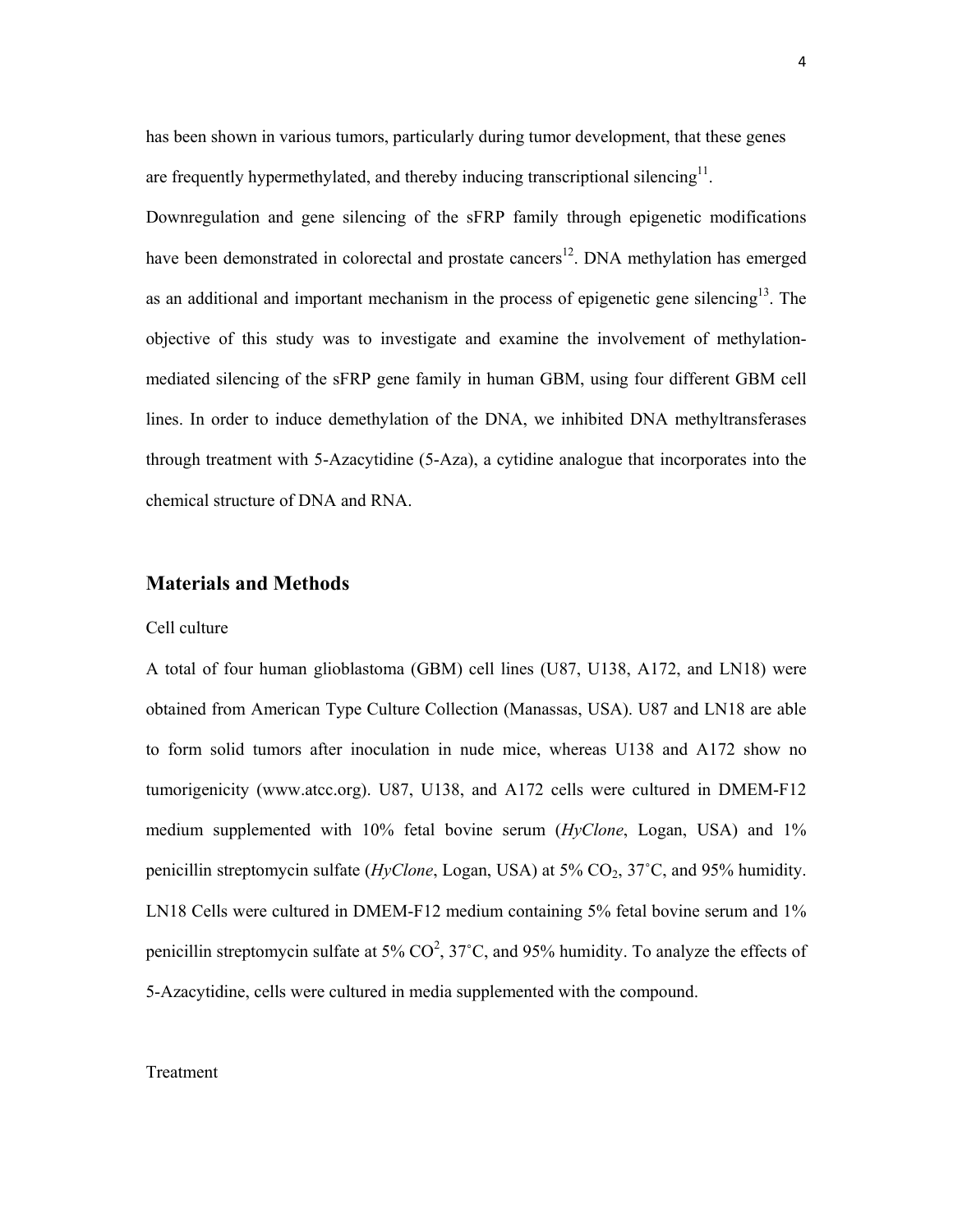5-Azacytidine (5-Aza) was purchased from Sigma-Aldrich (St. Louis, USA). After establishing a dose response effect based on results from a MTT Viability assay, cells were incubated with 20µM 5-Aza for 72h after a 24 h seeding period since this dose and treatment time provided consistent reduction in cell viability across all cell lines. Media containing the drug were changed every day.

### Viability Assay

GBM cells were seeded into 96-well plates at a density of  $2\times10^4$  per well (100 µl). Wells with drug-free medium were used as negative control. The cells were treated for 24h, 48h, or 72h. At 4h before the desired time points, 10  $\mu$ l of MTT solution (5 mg/ml) was added into each well and cells were incubated at  $5\%$  CO<sub>2</sub>,  $37^{\circ}$ C, and  $95\%$  humidity for another 4h. The medium was removed and 100 µl of DMSO were added into each well. The absorbance was detected at 570 nm with a Microplate Reader.

### DNA Isolation

Genomic DNA was extracted from all cell lines using a GeneJET Genomic DNA Purification Kit (Fermentas, Thermo Fisher Scientific Inc., Canada) according to the manufacturer's instructions. DNA integrity and quality were evaluated by spectrophotometric analysis.

#### RNA extraction and reverse transcription

Total RNA was extracted from human GBM cells using TRIzol reagent (Invitrogen) in accordance with the manufacturer's instructions. The RNA pellet was dissolved in 50 µL of DEPC treated water. RNA integrity and quality were evaluated through both gel electrophoresis and spectrophotometric analysis.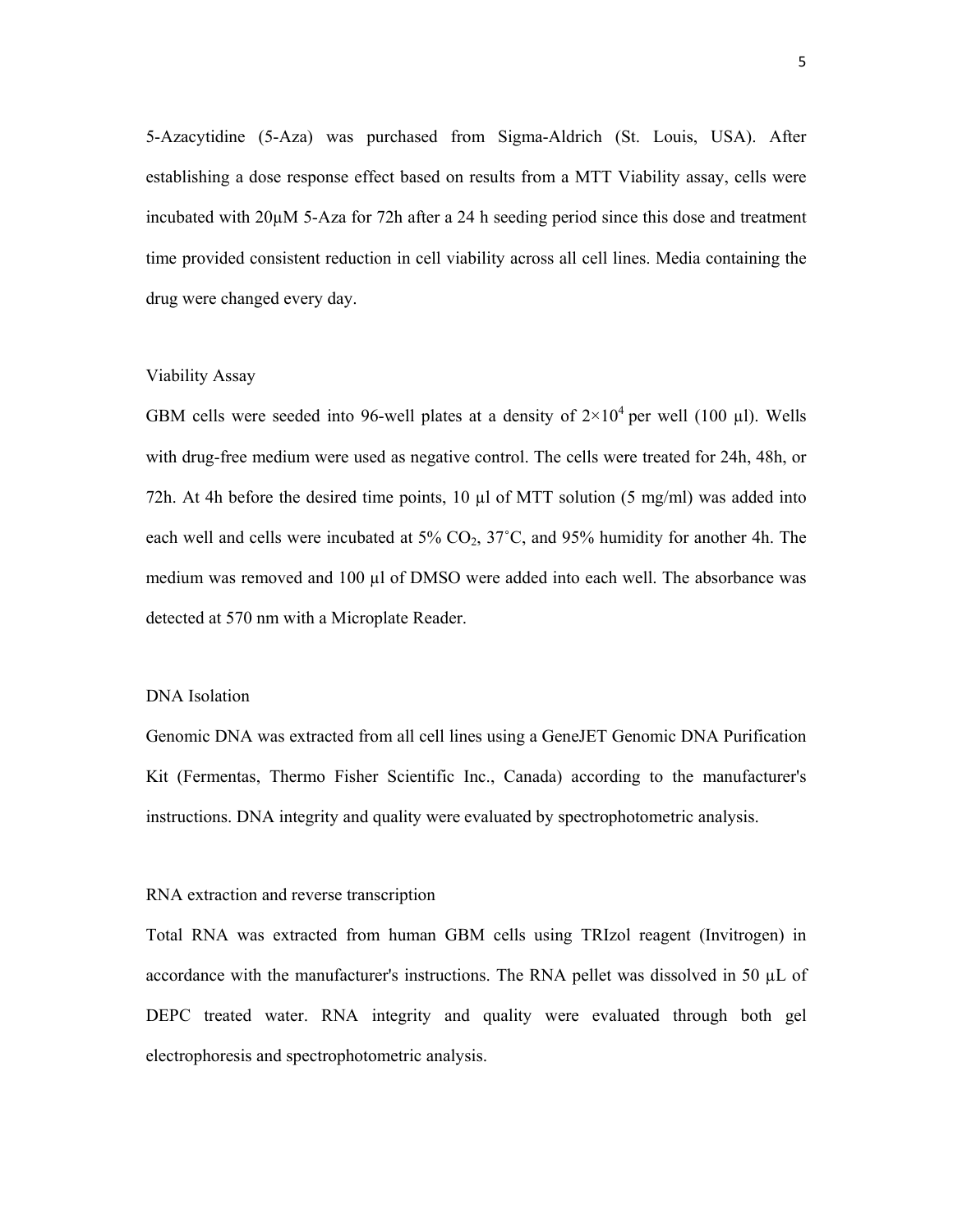The RNA was reverse transcribed using iScript cDNA Synthesis Kit (Bio-Rad) according to the manufacturer's instructions, using 1µg of total RNA as input material.

## PCR

PCR reactions were employed using 10µl of 2x PCR Master Mix (Thermo Fisher Scientific, USA),  $0.5\mu$ M of each forward and reverse primer, 1 $\mu$ l of template cDNA, and water adjusted to 20ul. PCR products were analyzed by agarose gel electrophoresis. Primers<sup>14</sup> used for PCR amplification of this cDNA are given in Table 1.

#### **Table 1 qPCR Primer Sequences and annealing temperatures**

#### Methylation-specific PCR

The methylation status of all 5 sFRP genes in human GBM cell lines was determined by methylation specific polymerase chain reaction (MSP). Briefly, 1 μg of genomic DNA was bisulfite-treated with the EpiTect Bisulfite Kit (Qiagen, Hilden, Germany). Bisulfite-treated DNA was amplified using 10µl of 2x PCR Master Mix (Thermo Fisher Scientific, USA), 0.5µM of each forward and reverse primer, 1µl of template DNA, and water adjusted to a final volume of 20µl. PCR products were analyzed by agarose gel electrophoresis. Previously described primers specific for either methylated or unmethylated  $DNA^{12}$  are shown in Table 2.

### **Table 2 MSP Primer Sequences and annealing temperatures**

### Real-time PCR

Quantitative real-time (qPCR) was performed using an AB ViiA 7 real-time PCR system (Applied Biosystems, Foster City, CA) and KAPA qPCR SYBR green PCR Master Mix (Geneworks, Australia). Reaction mixtures consisted of  $5 \mu$ l of  $2 \times$  KAPA SYBR green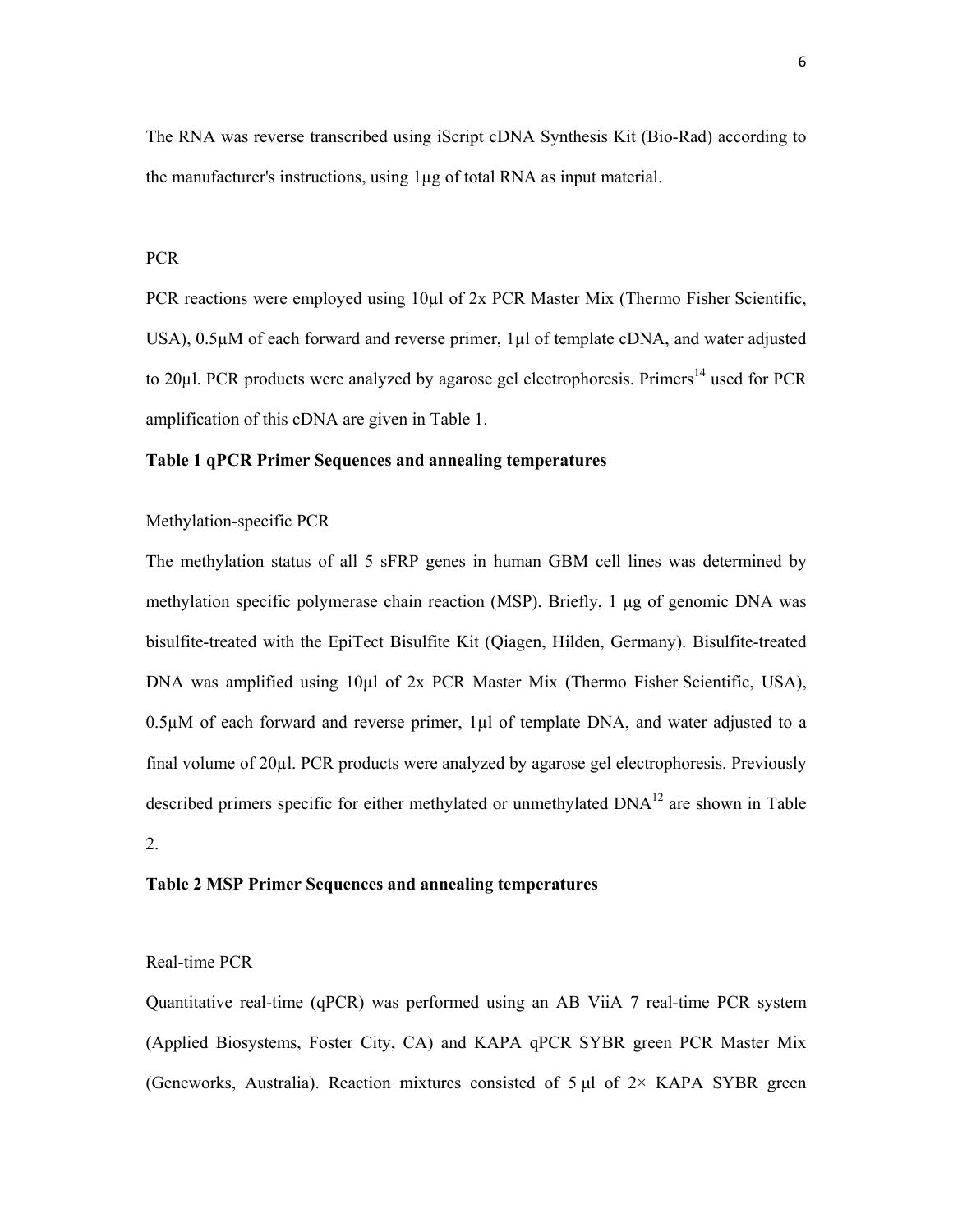Master Mix, 0.5 μM of each forward and reverse primer, 1 μl of template, 0.2µM ROX low, and water adjusted to 10 μl. Each reaction mixture was loaded into 96-well PCR plates and amplified under PCR cycling conditions described in Table 2, followed by a melt-curve analysis.

#### Western blots

Protein was extracted from cells using radioimmunoprecipitation (RIPA) buffer. Protein Detection and Quantitation was estimated using the Direct Detect<sup>®</sup> Spectrometer (Millipore, Temecula, CA). Electrophoretic separation of proteins was performed by discontinuous (Laemmli) SDS-PAGE using the Mini-PROTEAN® II electrophoresis cell (Bio-Rad). Thereafter, proteins were transferred onto nitrocellulose membranes using the iBlot gel transfer device (Invitrogen). Membranes were then incubated for 1h in blocking solution (20 mM Tris pH 7.6, 140 mM NaCl, 0.1% Tween-20, 5% w/v non-fat dry milk) and then washed three times for 5 min with Tris-buffered saline containing Tween-20 (TBS-T: 20 mM Tris pH 7.6, 140 mM NaCl, 0.01% Tween-20). Primary antibodies (sFRP-4, ß-Actin, phosphorylatedß-catenin, and total ß-catenin) were diluted 1:1000 with PBS-T containing 5% w/v BSA, and the membranes were incubated overnight at 4°C with gentle agitation. Secondary antibodies (Anti-Rabbit-IgG) were diluted 1:2000 with PBS-T containing 5% w/v BSA, and the membranes were incubated for 1h at 4°C with gentle agitation.

#### **Statistics**

Statistical analysis was performed with GraphPad Prism V5.01 (GraphPad Software, La Jolla, USA) using a two-tailed Student's t-test showing significance with  $P \le 0.05$  as \*; P $\le 0.01$  as \*\*; and P<0.001 as \*\*\*. Data are presented as mean  $\pm$  standard deviation (SD).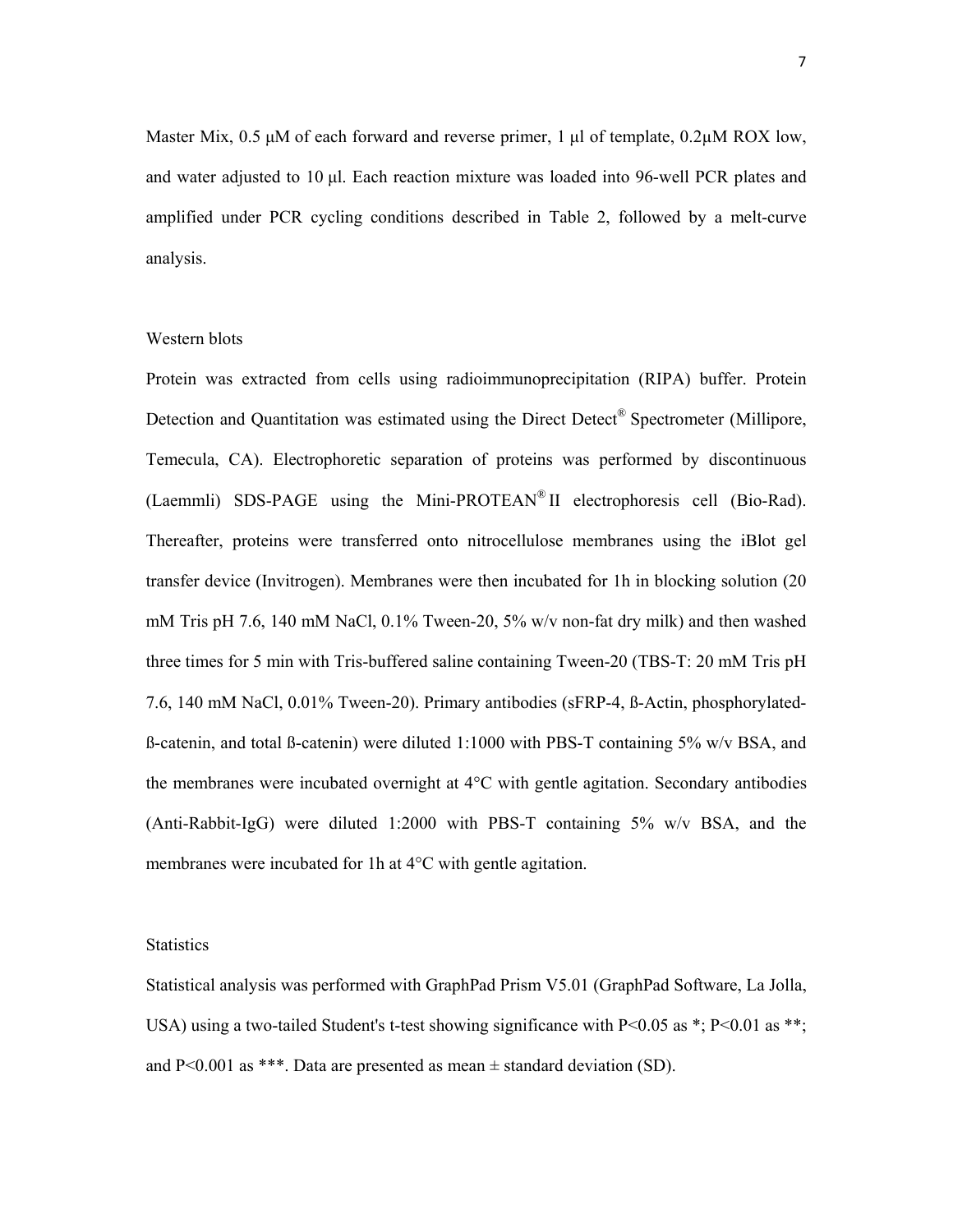## **Results**

#### Effect of 5-Aza on GBM cells

Tumor cell viability was determined in the presence of increasing drug (5-Aza) concentrations using a total of 4 GBM cell lines. The 5-Aza concentrations ranged from 0µM in the untreated control to  $30\mu$ M, while the incubation period was 24h, 48h, and 72h (Figure 1) Viability of the treated cells is reported relative to their untreated control.

**Figure 1** MTT dose response results for 4 GBM cell lines (U87, U138, LN18, and A172) treated with increasing concentrations of 5-Azacytidine for 24h, 48h, and 72h ( $* = p < 0.05$ ,  $***= p < 0.01$ ,  $***= p < 0.001$ ).

There was no significant decrease in cell viability in U87 after 24h treatment with any concentration of 5-Aza. However, viability decreased significantly to about 50% after 48h of treatment, even in samples treated with the lowest dose. After incubation for 72h, only the cells treated with 30µM 5-Aza showed an additional decrease in viability to less than 50%.

The treatment of U138 cells with 5-Aza had no significant effect on the viability of the cells after 24h incubation. Measurements after 48h of treatment indicated a response to rising concentrations of the drug. A reduction in viability of about 20% compared to the control was measured in the cells treated with  $30\mu$ M 5-Aza for 48h. U138 showed a similar response to U87 after the 72h treatment period. Cell viability decreased >50% in samples treated with  $20\mu$ M and  $30\mu$ M 5-Aza.

In LN18 cells, no significant change in viability was measured after 24h and 48h treatment, apart from samples that were treated with 30µM for 48h. 72h after incubation, more significant results were seen, as the viability decreased rapidly to about 50% compared to the control.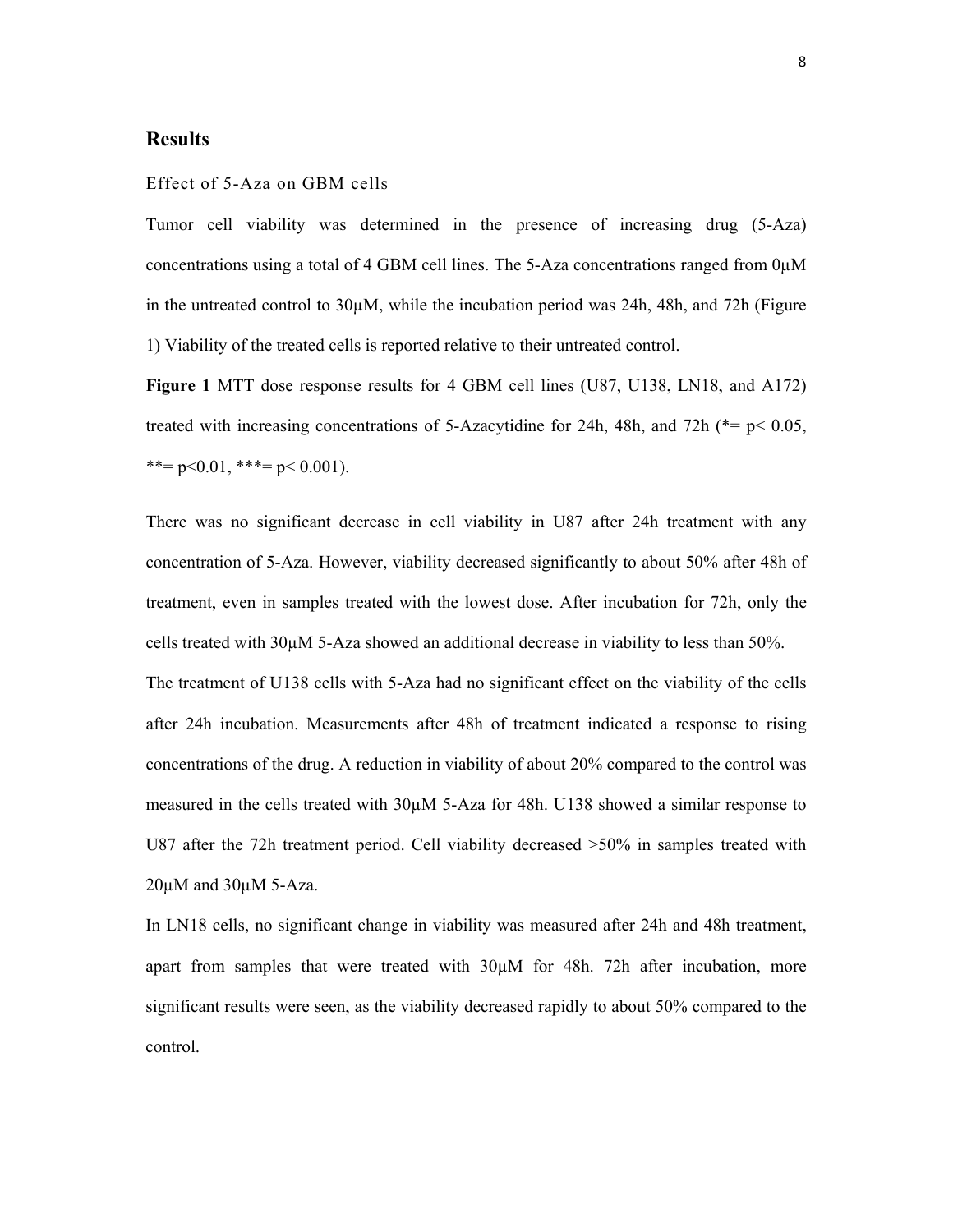Cell line A172 showed a similar pattern in every treatment group. Viability decreased more in cells treated with higher concentrations of the drug. However, no  $IC_{50}$  value was achieved, even after 72h of treatment with 30µM of 5-Aza.

Methylation analysis of the sFRP promoters in human GBM

The chosen 5-Aza treatment (20 $\mu$ M for 72h) was performed on the four GBM cell lines to introduce demethylation into their genomic DNA. Isolated DNA was then bisulfite treated for use in the MSP experiments. MSP is a sensitive technique designed to investigate changes in DNA methylation of CpG dinucleotides within promoter regions, so called CpG islands. We used MSP to detect methylation patterns in promoters of the five human sFRP genes in human GBM cells to distinguish between methylated and unmethylated DNA. Methylation analysis was performed pre- and post-treatment with 5-Aza. Figure 2 shows the results of the MSP performed on DNA of all cell lines and for all genes investigated.

**Figure 2** MSP results for sFRP-1,2,3,4, and 5 analyzed in U87, U138, LN18, and A172 cells.

All four GBM cell lines showed a hypermethylated (M) promoter region of all sFRPs in the untreated cells. However, following treatment, all cell lines lacked promoter methylation in the analyzed region, as indicated by exclusive amplification with primers specific for the unmethylated DNA sequence.

## *In vitro* demethylation of the sFRP promoters

To prove a direct association of sFRP promoter demethylation with an increased sFRPspecific mRNA expression, we treated all four GBM cell lines with 20µM of 5-Aza. We determined sFRP promoter methylation and sFRP expression before and after the drug treatment. mRNA analyses after drug treatment (Figure 3) confirmed that sFRP promoter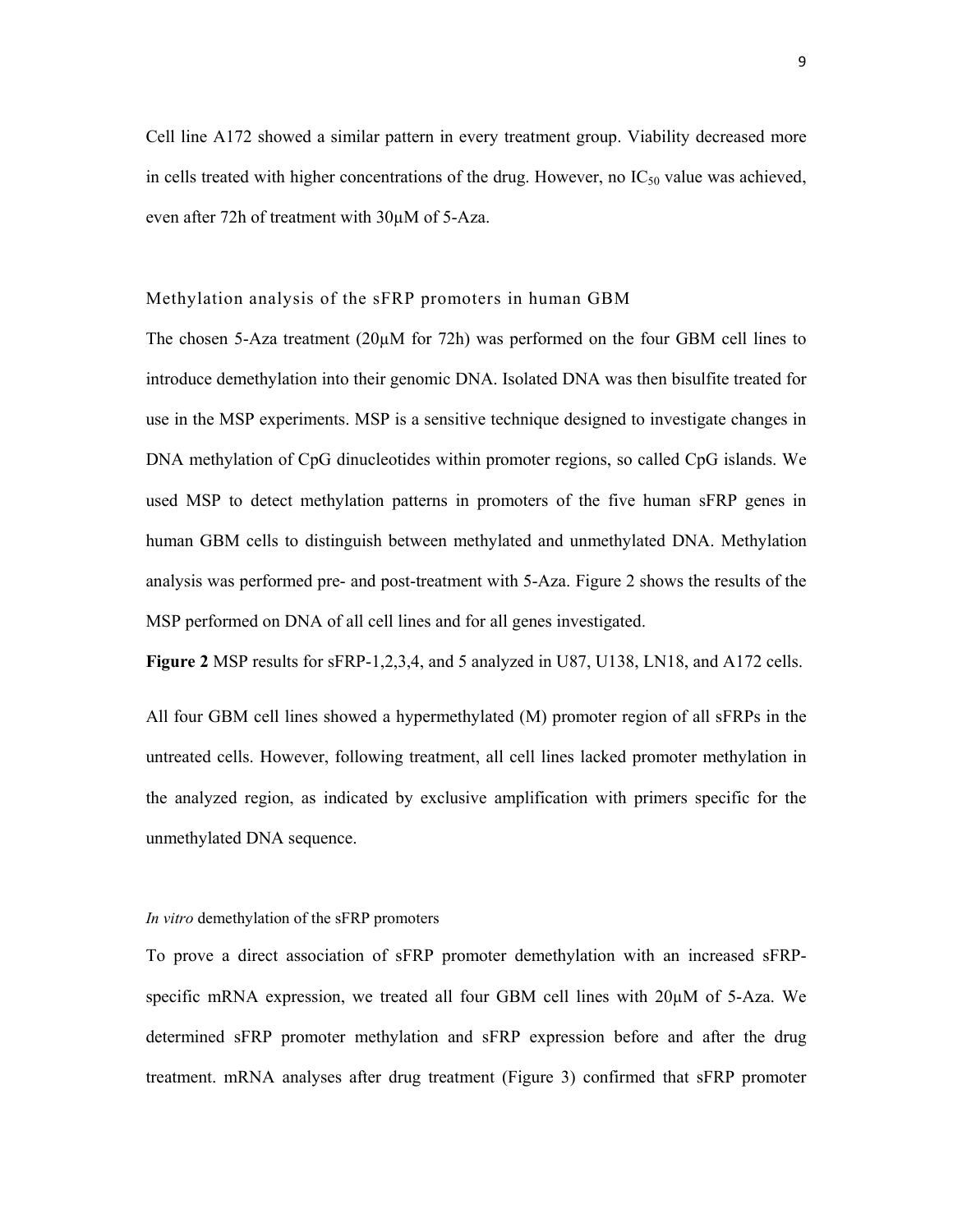demethylation had occurred in all of the originally methylated cell lines by the presence of signals indicating an unmethylated sFRP promoter. Those cell lines gaining unmethylated promoter sequence after treatment consistently showed elevated sFRP mRNA expression.

**Figure 3** Real-time qPCR results for sFRP-1,2,3,4,5 and ABCG2 analyzed in U87, U138, LN18, and A172 cells.

sFRP-1 mRNA induction, as determined by real-time PCR, was up to 15-fold (U87) compared to originally methylated cells. However, sFRP-1 mRNA expression in A172 did not undergo significant changes (Figure 3, sFRP-1, D).

Figure 3 compares sFRP-2 mRNA expression between untreated and 5-Aza treated samples, demonstrating a significant upregulation in samples with a demethylated promoter region. The fold change of sFRP-2 upregulation with respect to the matching control was up to 3-fold as shown in U138 (Figure 3, sFRP-2, B). A distinct increase of sFRP-2 mRNA expression could be observed in 2 of the 4 cell lines, with no change in LN18 and no detectable expression in A172 cells.

Demethylation of its promoter had a functional effect on expression of sFRP-3 specific mRNA. Upon treatment with 5-Aza, expression of sFRP-3 mRNA increased up to 3-fold (Figure 3, sFRP-3, A) in all cell lines but LN18, where the expression levels were not significantly different to its untreated control.

The sFRP-4 mRNA expression levels were significantly elevated in all cell lines and ranged from 1.6-fold (Figure 3, sFRP-4, C) to 3.5-fold (Figure 3, sFRP-4, B).

Results for the sFRP-5 expression demonstrate a rise in mRNA levels of up to 5-fold throughout the four cell lines post-treatment with 5-Aza.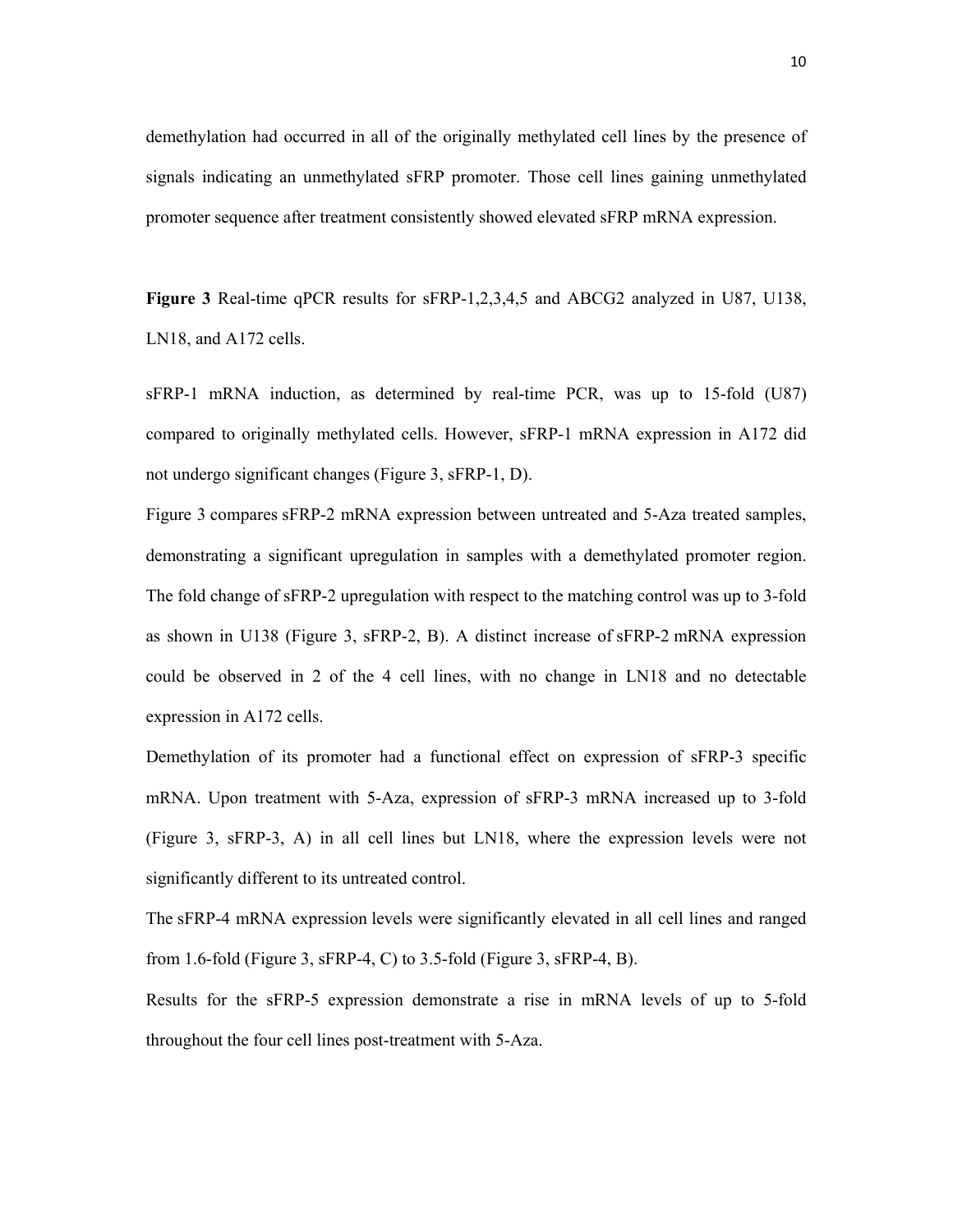To include a positive control to the mRNA analysis, we investigated the expression levels of the ABCG2 drug transporter, where 5-Aza treatment has been shown to lead to increased mRNA expression in renal carcinoma<sup>15</sup>.

### Western blotting After

investigating the methylation patterns of the sFRP promoter regions pre- and post-treatment with the DNA demethylating drug 5-Aza, showing a loss of methylation in all genes and increased mRNA expression after treatment, we addressed the effect on the protein expression.

**Figure 4** Western Blot results for sFRP-4, phosphorylated-β-catenin, total β-catenin, and βactin analyzed in U87, U138, LN18, and A172 cells.

Figure 4 shows the results of Western blotting using rabbit anti-human sFRP-4, phosphorylated-β-catenin, total β-catenin, and β-actin polyclonal antibodies.

sFRP-4 protein expression increased up to 2.3-fold in A172 cells after treatment. Phosphorylated β-catenin protein levels showed a significant elevation of up to  $50\%$ compared to the control, while the amount of total-β-catenin and β-actin remained unaltered by the treatment with 5-Aza.

## **Discussion**

Tumor cells commonly alter their protein expression profile in response to increased or decreased modifications in the methylation status of specific genes<sup>16</sup>. Changes in DNA methylation have been proposed to play an important role in the aberrant expression of tumor cell genes<sup>17</sup>. Experimental data obtained using cultured cells that were treated with 5-Azacytidine, which causes a stable and conserved DNA hypomethylation<sup>18</sup> and activation of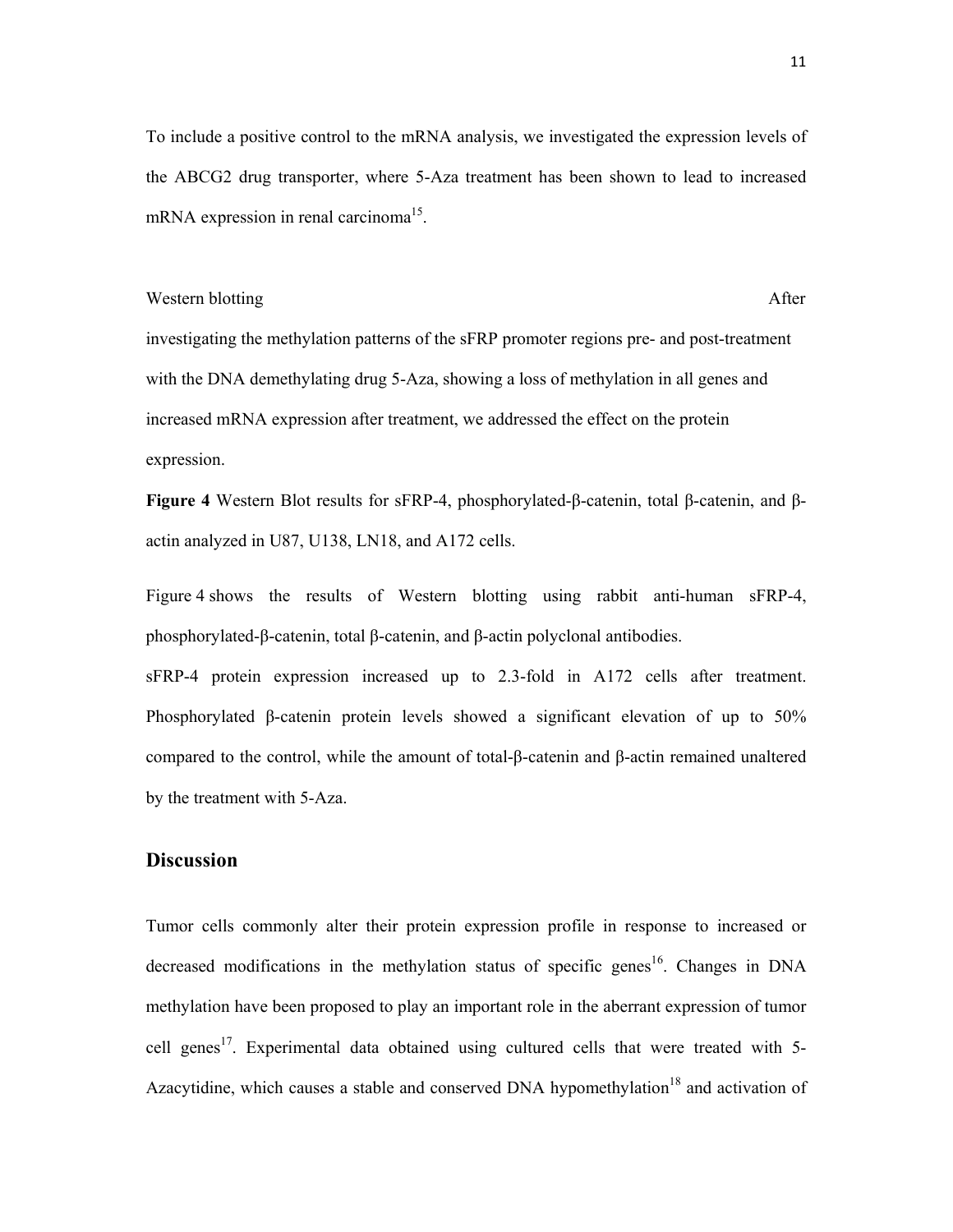enzyme genes such as O6-methylguanine-DNA methyltransferase (MGMT), substantiate this hypothesis.

MGMT is a DNA repair enzyme that removes mutagenic and cytotoxic adducts from the O6 position of guanine, but it is usually downregulated during tumorigenesis $^{19}$ . In tumor tissue, activation of the MGMT pathway through demethylation of its promoter has been shown to induce cell death $^{20}$ .

Altered gene expression due to epigenetic silencing processes such as DNA methylation of their gene promoter, has been previously reported<sup>21</sup>. Typically, the altered genes include those involved in important pathways such as proliferation, apoptosis, and WNT signalling<sup>22</sup>. The WNT pathway is essential in many biological processes such as proliferation, differentiation, migration and survival of cells<sup>23–26</sup> but its aberrant activation plays a key role in tumorigenesis $8$ .

Several new pathway contributors have been discovered over recent years and a conclusion has been formed that the involvement of canonical WNT signaling in the manifestation of cancer is most likely due to inappropriate gene activation mediated through  $\beta$ -catenin<sup>27</sup>. Canonical WNT signaling can be inhibited by a variety of antagonists, such as the sFRP gene family, which is often regulated and silenced due to promoter hypermethylation in human carcinogenesis<sup>12,28,29</sup>. Of the 5 currently known sFRP isoforms,  $sFRP$ -1 and  $sFRP$ -2 have been identified as targets of epigenetic inactivation in human brain cancers such as astrocytic gliomas to date<sup>30</sup>, and we asked whether additional members of the sFRP family might be affected by epigenetic silencing in human glioblastoma multiforme.

Hypermethylation of sFRP-1, sFRP-2, sFRP-3, sFRP-4, and sFRP-5 was detected in all four GBM cell lines (U87, U138, LN18, A172) examined before pharmacological demethylation of their genomic DNA through incubation with 20µM 5-Azacytidine for 72h. Reports on the involvement of hypermethylation in regulation of the sFRP gene family have been previously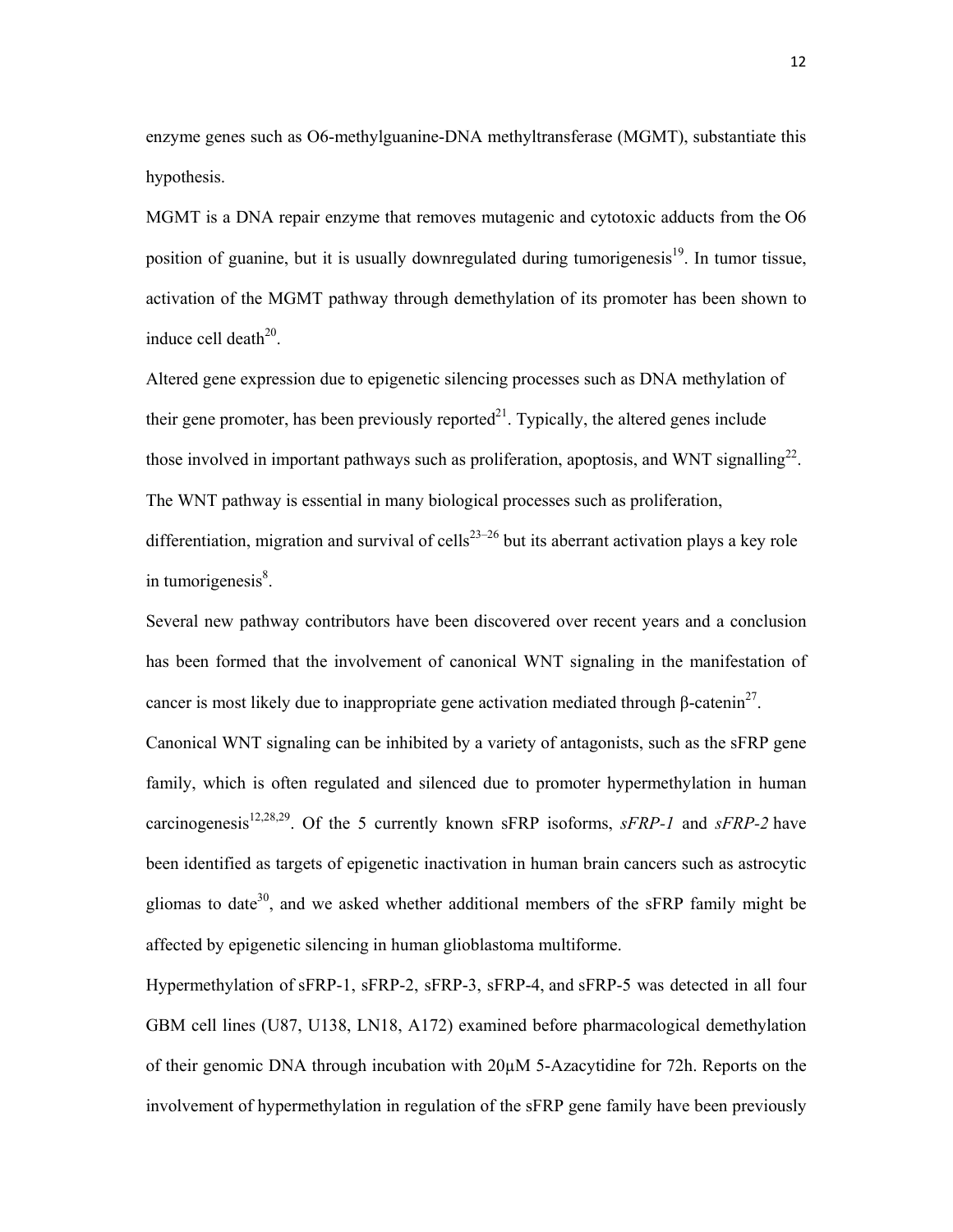reported dealing with mesothelioma, colorectal cancer, and gastric cancer<sup>12,28,31,32</sup> and substantiate our findings in GBM. sFRP-1 protein expression was studied in renal cell carcinoma<sup>33</sup>. sFRP-1 promoters were shown to be hypermethylated in renal cell carcinoma specimens and showed a significant downregulation of their mRNA levels compared to normal kidney tissue. Hypermethylation of the promoter regions correlated with almost complete loss of sFRP-1 at the protein level, indicating involvement of methylation mediated silencing<sup>33</sup> and substantiates our findings.

Re-expression of sFRP-2 in mammary cells has been shown to substantially inhibit proliferation rates after treatment<sup>34</sup>. This was assessed through detection of the growth promoting gene *cyclin D1*, which is a direct indicator for active Wnt signaling<sup>35</sup>. Promoter hypermethylation of sFRP-2 has been previously shown in human gastric cancer<sup>32</sup>, which agrees with our findings in all GBM cell lines pre-treatment.

However, the involvement of DNA methylation seems unclear in studies focusing on sFRP-3. Suzuki et al.<sup>12</sup> claim that the sFRP-3 promoter does not possess CpG-Islands in its promoter and is therefore not affected by DNA methylation, and processes involved with downregulation of this gene are still unclear.

However, others detected methylation-dependent downregulation of sFRP-3 mRNA in a methylation analysis of renal cell carcinoma<sup>36</sup> and melanoma<sup>37</sup>. Furthermore, Lin *et al.* have detected methylation of sFRP-3 in hepatocellular carcinoma<sup>38</sup> and Marsit et al. described increased methylation of the  $sFRP-3$  promoter in bladder cancer<sup>29</sup>. These previous reports substantiate our findings on methylated sFRP-3 promoter sequences and, therefore, we suggest that gene methylation is a major reason for the down-regulation of sFRP-3 in human GBM.

Moreover, we showed a loss of methylation within promoter regions after treatment and bisulfite conversion, using methylation specific PCR and primers specific for unmethylated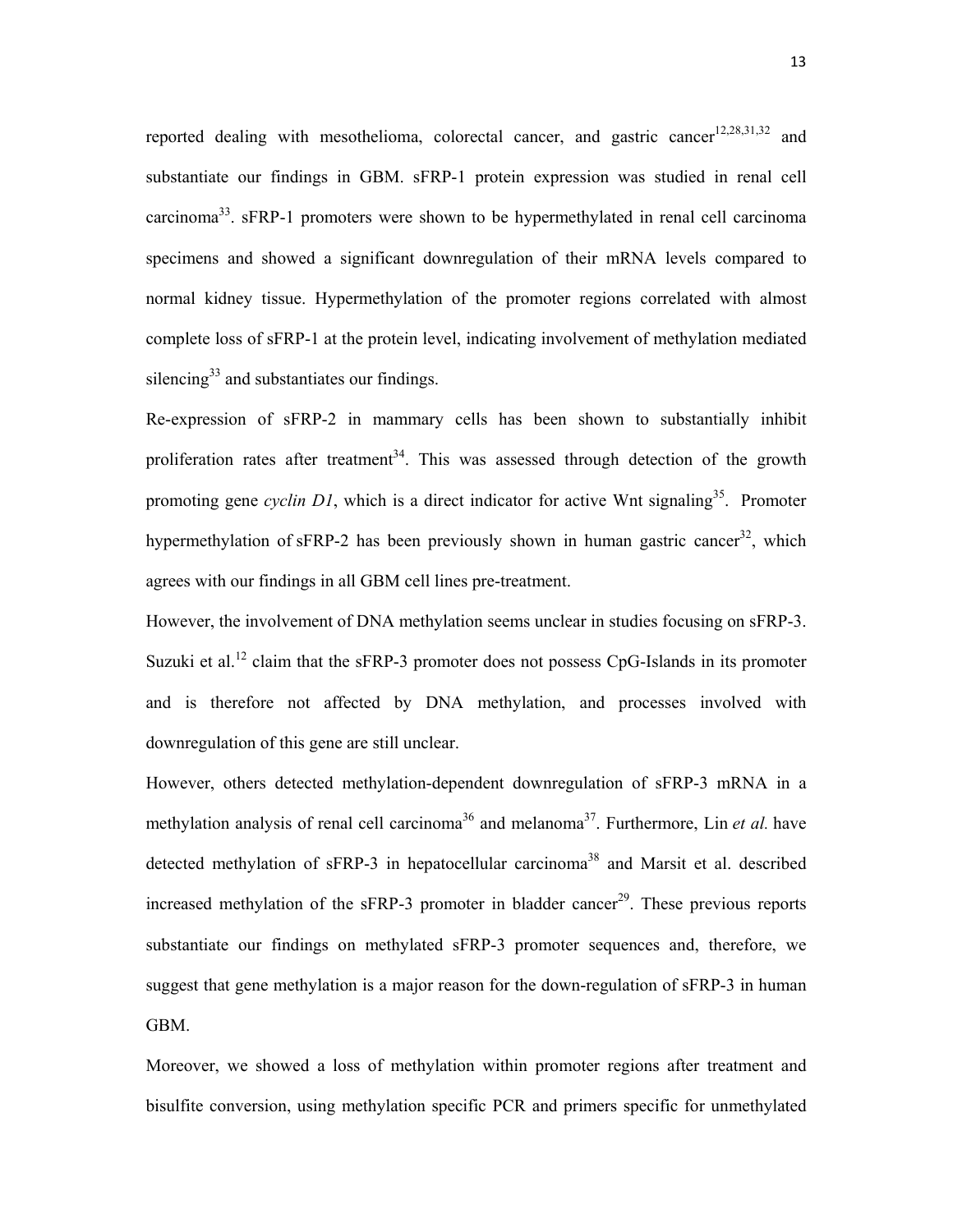promoter regions of each sFRP gene. Therefore, our results suggest that epigenetic processes mediated through methylation of 5′-CpG-islands in the promoters of the sFRP gene family are involved and may be a common alteration in human glioblastoma multiforme cell lines. In addition, the investigations of sFRP-specific mRNA abundance before and after treatment revealed a significant increase of sFRP-1 (3 out of 4 cell lines), sFRP-2 (2 out of 3 cell lines), sFRP-3 (3 out of 4 cell lines), sFRP-4 (4 out of 4 cell lines) and sFRP-5 (4 out of 4 cell lines) expression after DNA-demethylating treatment, demonstrating that the sFRPs are transcriptionally silenced by epigenetic processes in human glioblastoma multiforme. This has been shown by Qi et al. in colorectal tumor<sup>39</sup>, where silenced sFRP genes were associated with promoter hympermethylation, and reactivated sFRP mRNA expression in colorectal cancer through demethylating treatment. Subsequent studies further demonstrated that the overexpression of sFRP-1, sFRP-2, sFRP-4, and sFRP-5 downregulated WNT signaling in colorectal cancer cells<sup>12</sup>, where the lack of basal mRNA expression was restored by a treatment with demethylating 5'-aza-2'-deoxycytidine. mRNA expression after demethylating treatment was also studied in esophageal adenocarcinoma, which resulted in re-expressed  $sFRP$  mRNA in esophageal adenocarcinoma cancer cell lines<sup>40</sup>.

Our Western blotting analysis demonstrated increased sFRP-4 and phosphorylated β-catenin expression after demethylating treatment. Zou et al. demonstrated that the sFRP-4 protein expression was downregulated in samples with hypermethylated promoter regions, while studies conducted in human mesothelioma cell lines state that sFRP-4 is silenced by promoter hypermethylation<sup>31</sup>. These studies confirm our hypothesis that methylation appears to functionally silence sFRP-4 gene expression in human GBM.

In leukemia, the lack of sFRP-5 protein expression was correlated with the hypermethylation of its promoter. Expression could be restored using a DNA demethylating agent<sup>41</sup>. Restoration of the expression of sFRP-5 through demethylation, attenuated Wnt signaling in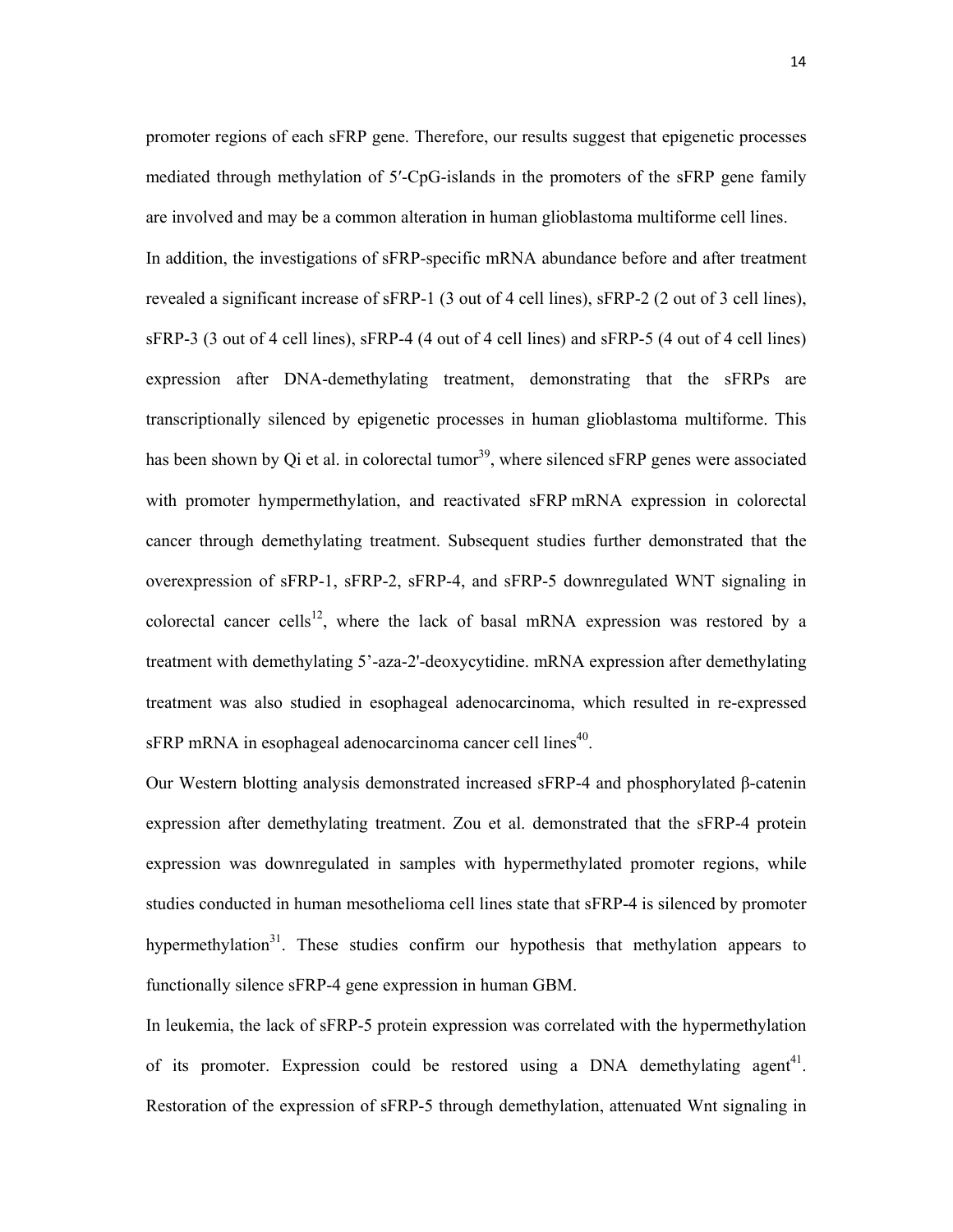ovarian cancer cells and suppressed cancer cell growth, invasion of cells, and tumorigenicity in mice $42$ .

Another group stated that treatment of the myeloid leukemia cell lines treated with demethylating agent 5'-aza-2'-deoxycytidine induced re-expression of previously methylated sFRP-1, sFRP-2, sFRP-4, and sFRP-5, and resulted in inactivation of the Wnt pathway by downregulating important Wnt pathway genes, and reducing nuclear localization of active, unphosphorylated β-catenin protein<sup>43</sup>. This corroborates well with our observations in this study demonstrating an increased expression of inactive phospho β-catenin protein upon 5- Aza treatment.

A loss of sFRP expression through epigenetic silencing may affect cell proliferation via activation of the WNT pathway, thereby potentially enhancing tumor growth and promoting malignant transformation and cancer cell survival. Demethylation of the sFRP promoter regions and the increased expression of their corresponding proteins may lead to inhibition of aberrantly activated cellular networks, thus attenuating tumorigenesis.

In summary, our data suggest that epigenetic silencing of the sFRPs may be a key feature in human glioblastoma multiforme and is most likely due to hypermethylation of its promoter. Taking into account their ability to counter cell growth and to introduce apoptosis, the epigenetic status of the sFRP gene family might serve as a potent therapeutic marker for this highly aggressive brain tumor.

## **Acknowledgements**

AD-Curtin University Commercialization Advisory Board, Curtin University School of Biomedical Sciences Strategic Research Funds and Faculty of Health Sciences Research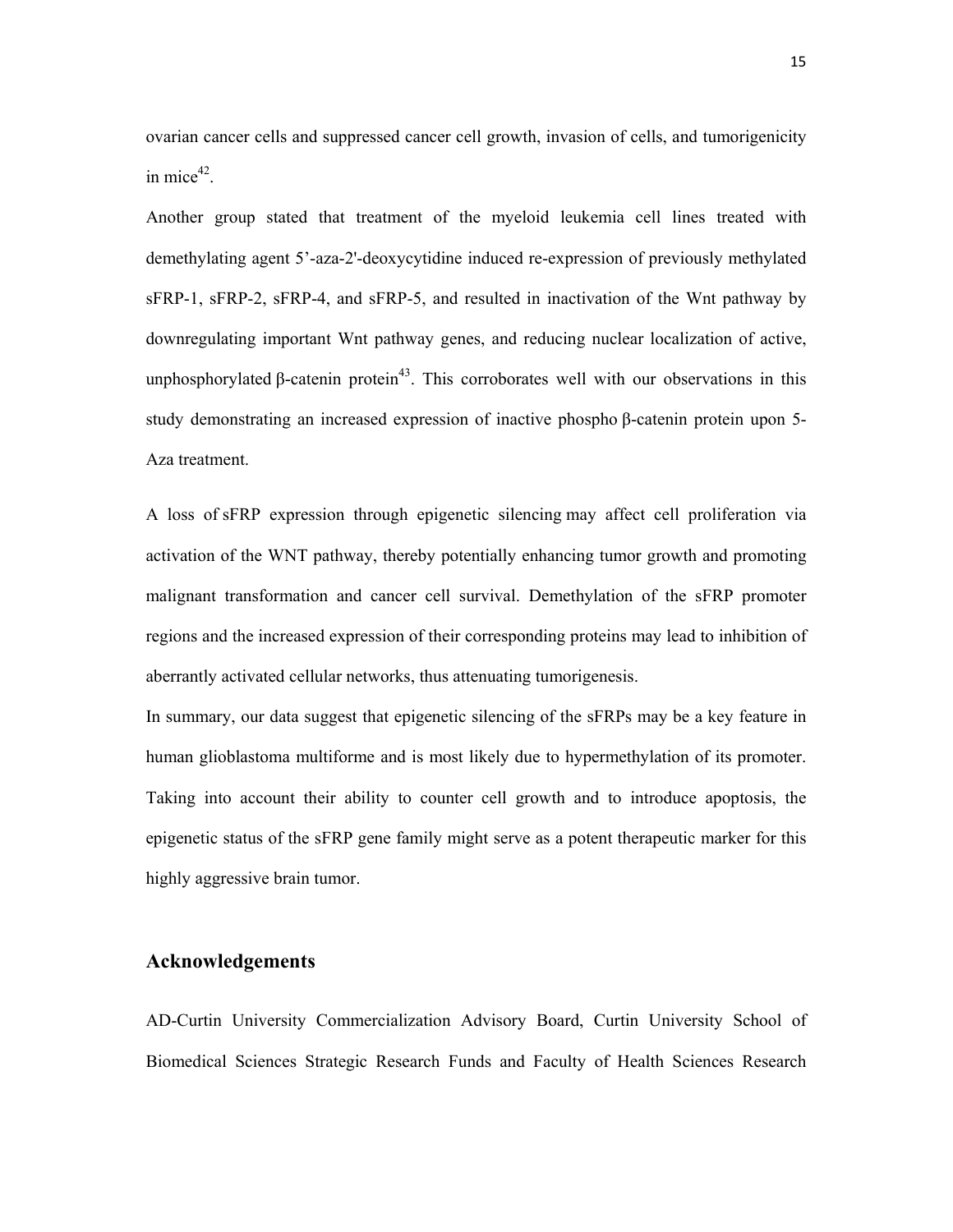support. PN and DG-Curtin University School of Biomedical Sciences and Faculty of Health Sciences for research Support.

# **Conflict of interest**

The authors have no conflict of interest.

## **References**

- 1. Sanai N, Alvarez-Buylla A, Berger MS. Neural Stem Cells and the Origin of Gliomas. N Engl J Med [Internet]. Massachusetts Medical Society; 2005 Aug 25;353(8):811–22. Available from: http://dx.doi.org/10.1056/NEJMra043666
- 2. Kreth FW, Warnke PC, Scheremet R, Ostertag CB. Surgical resection and radiation therapy versus biopsy and radiation therapy in the treatment of glioblastoma multiforme. J Neurosurg [Internet]. 1993 May;78(5):762–6. Available from: http://www.ncbi.nlm.nih.gov/pubmed/8385709
- 3. Buckner JC. Factors influencing survival in high-grade gliomas. Semin Oncol [Internet]. 2003 Dec [cited 2014 Apr 17];30:10–4. Available from: http://www.sciencedirect.com/science/article/pii/S0093775403005992
- 4. Baba AI, Câtoi C. Tumor Cell Morphology. Comparative Oncology. The Publishing House of the Romanian Academy; 2007.
- 5. Dale TC. Signal transduction by the Wnt family of ligands. Biochem J [Internet]. 1998 Jan 15;329 ( Pt 2:209–23. Available from: http://www.pubmedcentral.nih.gov/articlerender.fcgi?artid=1219034&tool=pmcentrez&ren dertype=abstract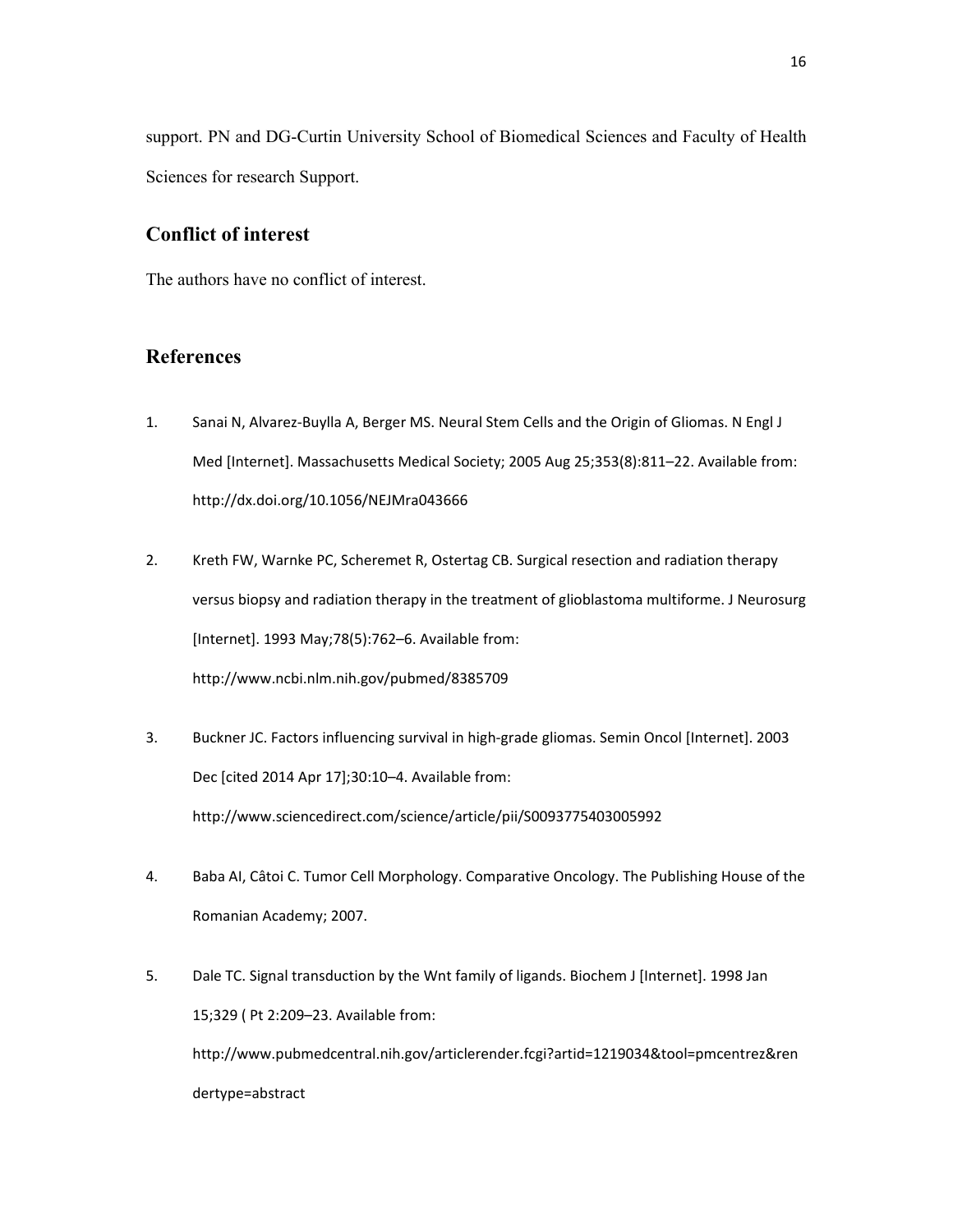- 6. Wodarz a, Nusse R. Mechanisms of Wnt signaling in development. Annu Rev Cell Dev Biol [Internet]. 1998 Jan;14:59–88. Available from: http://www.ncbi.nlm.nih.gov/pubmed/9891778
- 7. Aberle H, Bauer a, Stappert J, Kispert a, Kemler R. Beta-Catenin Is a Target for the Ubiquitin-Proteasome Pathway. EMBO J [Internet]. 1997 Jul 1;16(13):3797–804. Available from: http://www.pubmedcentral.nih.gov/articlerender.fcgi?artid=1170003&tool=pmcentrez&ren dertype=abstract
- 8. Clevers H. Wnt/beta-catenin signaling in development and disease. Cell [Internet]. 2006 Nov 3 [cited 2014 Mar 19];127(3):469–80. Available from: http://www.ncbi.nlm.nih.gov/pubmed/17081971
- 9. Rattner a, Hsieh JC, Smallwood PM, Gilbert DJ, Copeland NG, Jenkins N a, et al. A family of secreted proteins contains homology to the cysteine-rich ligand-binding domain of frizzled receptors. Proc Natl Acad Sci U S A [Internet]. 1997 Apr 1;94(7):2859–63. Available from: http://www.pubmedcentral.nih.gov/articlerender.fcgi?artid=20287&tool=pmcentrez&render type=abstract
- 10. Warrier S, Balu SK, Kumar AP, Millward M, Dharmarajan A. Wnt antagonist, secreted frizzledrelated protein 4 (sFRP4), increases chemotherapeutic response of glioma stem-like cells. Oncol Res [Internet]. Cognizant Communication Corporation; 2014 Jan [cited 2014 Apr 17];21(2):93–102. Available from: https://sslgate.uniluebeck.de/content/cog/or/2014/00000021/00000002/,DanaInfo=www.ingentaconnect.com +art00004?token=004d19d293a4ac8a767232d45232b45247a3853573a637376763568293c6 2207d673f582f6be2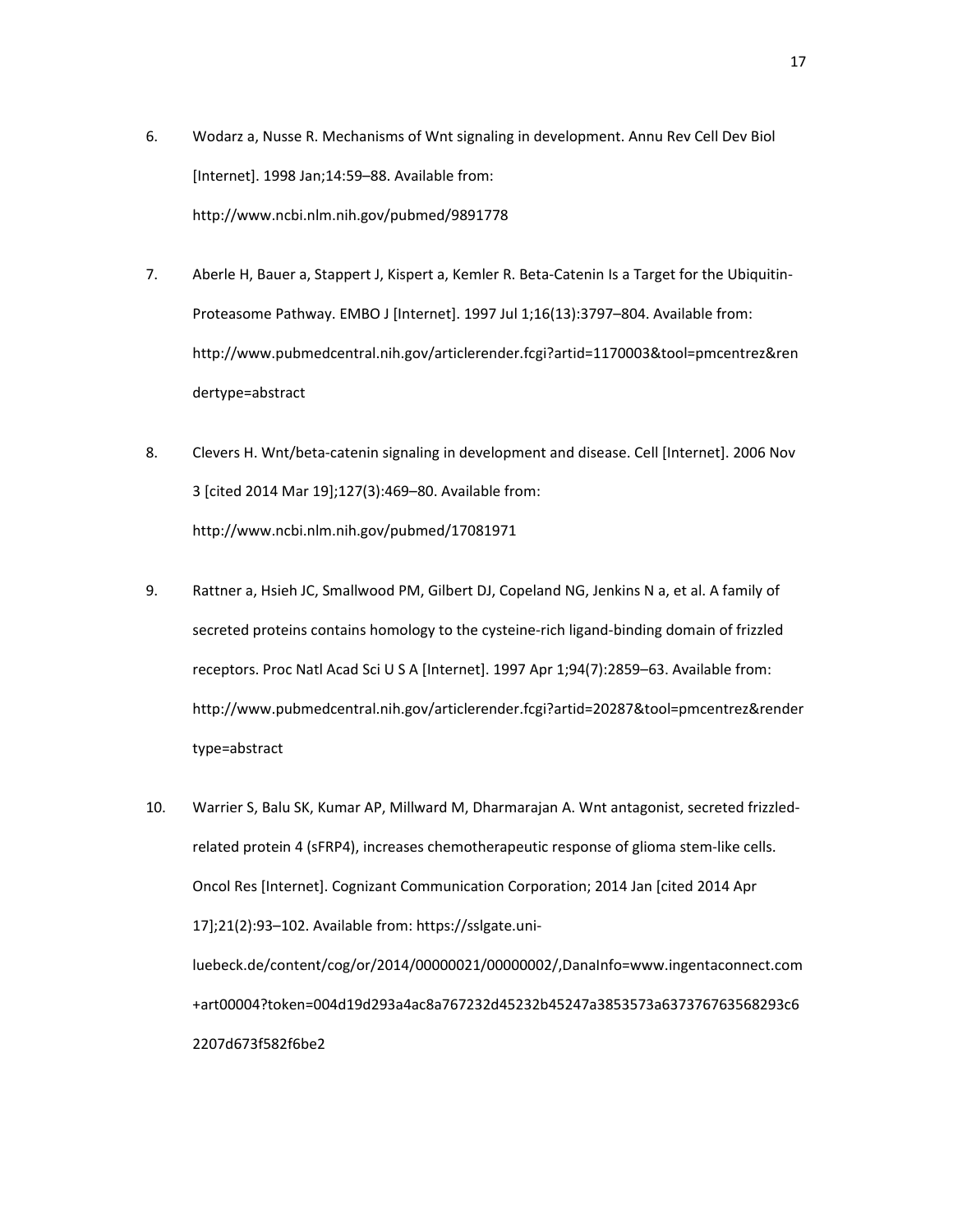- 11. Suzuki H, Gabrielson E, Chen W, Anbazhagan R, van Engeland M, Weijenberg MP, et al. A genomic screen for genes upregulated by demethylation and histone deacetylase inhibition in human colorectal cancer. Nat Genet [Internet]. Nature Publishing Group; 2002 Jun 6 [cited 2014 Apr 17];31(2):141–9. Available from: https://sslgate.uniluebeck.de/ng/journal/v31/n2/full/,DanaInfo=www.nature.com+ng892.html
- 12. Suzuki H, Watkins DN, Jair K-W, Schuebel KE, Markowitz SD, Chen WD, et al. Epigenetic inactivation of SFRP genes allows constitutive WNT signaling in colorectal cancer. Nat Genet [Internet]. 2004 Apr [cited 2014 Mar 20];36(4):417–22. Available from: http://www.ncbi.nlm.nih.gov/pubmed/15034581
- 13. Phillips T. The Role of Methylation in Gene Expression How and Where Are Genes Methylated ? Nat Educ. 2008;1:116.
- 14. Saran U, Arfuso F, Zeps N, Dharmarajan A. Secreted frizzled-related protein 4 expression is positively associated with responsiveness to cisplatin of ovarian cancer cell lines in vitro and with lower tumour grade in mucinous ovarian cancers. BMC Cell Biol [Internet]. BMC Cell Biology; 2012 Jan [cited 2014 Apr 3];13(1):25. Available from: http://www.pubmedcentral.nih.gov/articlerender.fcgi?artid=3521476&tool=pmcentrez&ren dertype=abstract
- 15. To KKW, Zhan Z, Bates SE. Aberrant promoter methylation of the ABCG2 gene in renal carcinoma. Mol Cell Biol [Internet]. 2006 Nov [cited 2014 Apr 3];26(22):8572–85. Available from:

http://www.pubmedcentral.nih.gov/articlerender.fcgi?artid=1636795&tool=pmcentrez&ren dertype=abstract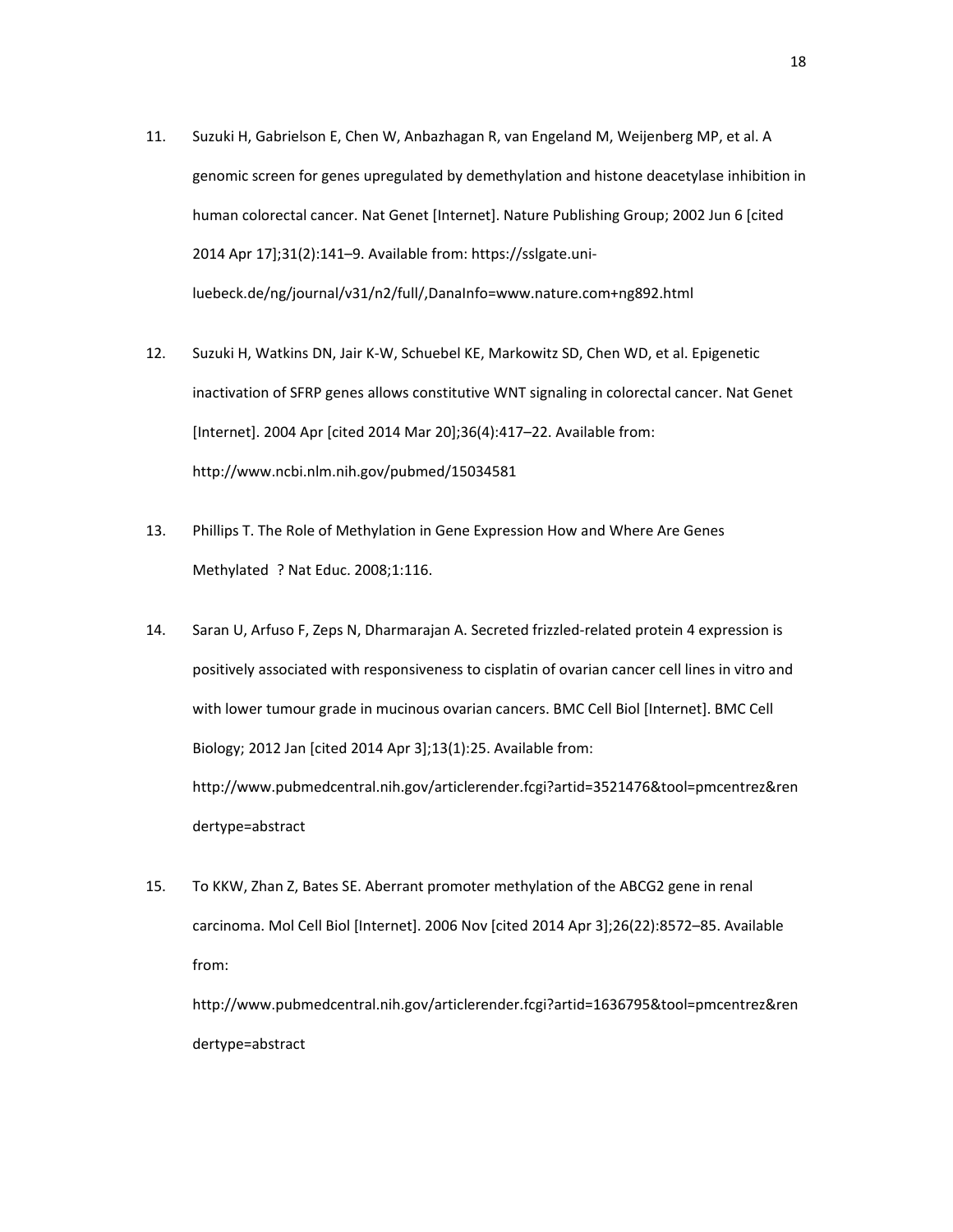- 16. Baylin SB, Herman JG. DNA hypermethylation in tumorigenesis: epigenetics joins genetics. Trends Genet [Internet]. Elsevier; 2000 Apr 17;16(4):168–74. Available from: http://www.cell.com/trends/genetics/abstract/S0168-9525(99)01971-X
- 17. Baylin SB, Esteller M, Rountree MR, Bachman KE, Schuebel K, Herman JG. Aberrant patterns of DNA methylation, chromatin formation and gene expression in cancer. Hum Mol Genet [Internet]. 2001 Apr;10(7):687–92. Available from: http://www.ncbi.nlm.nih.gov/pubmed/11257100
- 18. Christman JK, Mendelsohn N, Herzog D, Schneiderman N. Effect of 5-azacytidine on differentiation and DNA methylation in human promyelocytic leukemia cells (HL-60). Cancer Res [Internet]. 1983 Feb [cited 2014 Apr 17];43(2):763–9. Available from: http://www.ncbi.nlm.nih.gov/pubmed/6184156
- 19. Oue N, Shigeishi H, Kuniyasu H, Yokozaki H, Kuraoka K, Ito R, et al. Promoter hypermethylation of MGMT is associated with protein loss in gastric carcinoma. Int J Cancer [Internet]. 2001 Sep;93(6):805–9. Available from: http://www.ncbi.nlm.nih.gov/pubmed/11519041
- 20. Sharma S, Salehi F, Scheithauer BW, Rotondo F, Syro L V, Kovacs K. Role of MGMT in tumor development, progression, diagnosis, treatment and prognosis. Anticancer Res [Internet]. 2009 Oct;29(10):3759–68. Available from: http://www.ncbi.nlm.nih.gov/pubmed/19846906
- 21. Agrawal A, Murphy RF, Agrawal DK. DNA methylation in breast and colorectal cancers. Mod Pathol [Internet]. 2007 Jul [cited 2014 Apr 16];20(7):711–21. Available from: http://www.ncbi.nlm.nih.gov/pubmed/17464311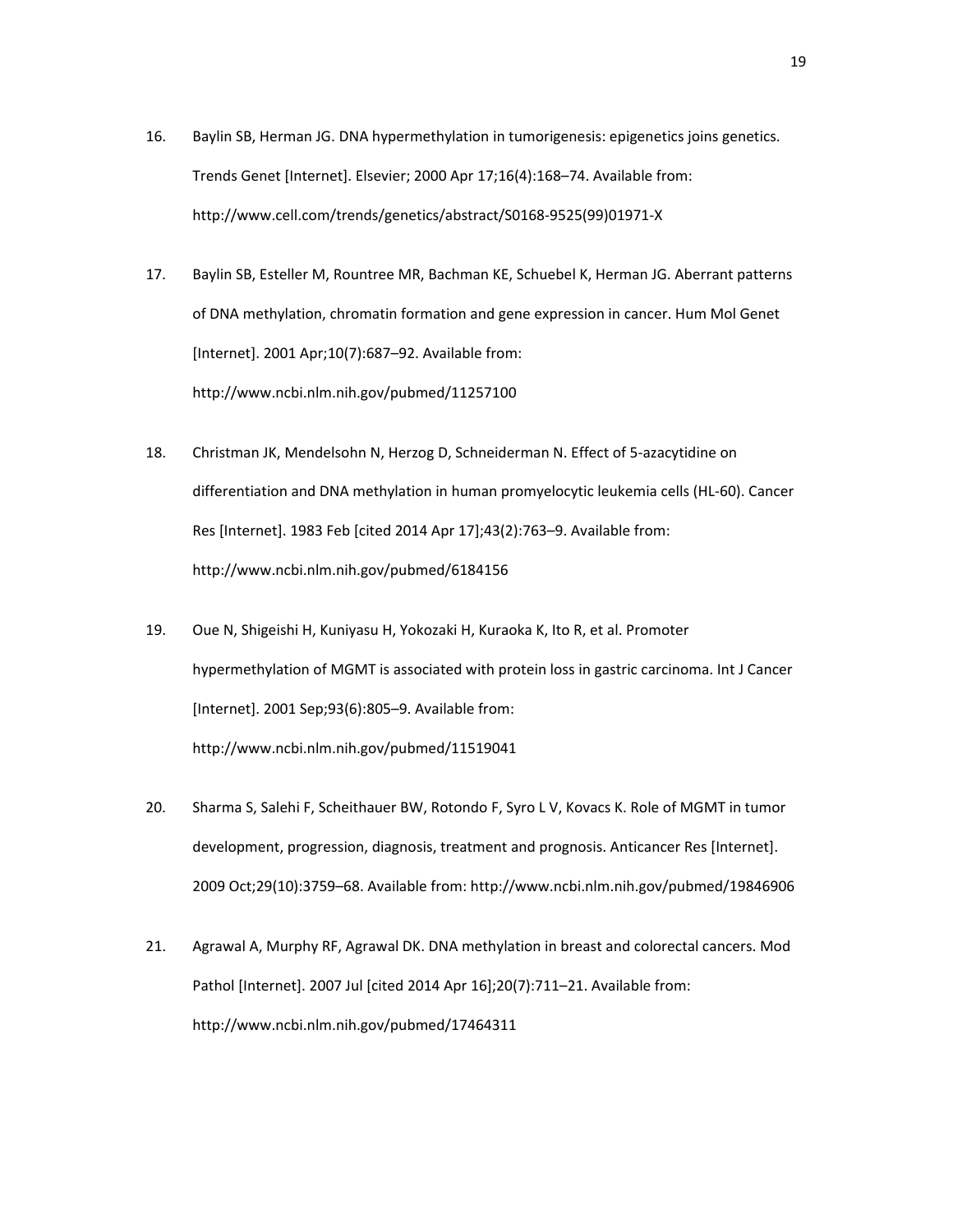- 22. Kalari S, Pfeifer GP. Identification of driver and passenger DNA methylation in cancer by epigenomic analysis. Adv Genet [Internet]. 2010 Jan [cited 2014 Apr 17];70:277–308. Available from: http://www.pubmedcentral.nih.gov/articlerender.fcgi?artid=2951285&tool=pmcentrez&ren
	-

dertype=abstract

- 23. He T. Identification of c-MYC as a Target of the APC Pathway. Science (80- ) [Internet]. 1998 Sep 4 [cited 2014 Apr 28];281(5382):1509–12. Available from: http://www.sciencemag.org/content/281/5382/1509.abstract
- 24. Hsieh J-C, Rattner A, Smallwood PM, Nathans J. Biochemical characterization of Wnt-Frizzled interactions using a soluble, biologically active vertebrate Wnt protein. Proc Natl Acad Sci [Internet]. 1999 Mar 30 [cited 2014 Apr 28];96(7):3546–51. Available from: http://www.pnas.org/content/96/7/3546.full
- 25. Finch PW, He X, Kelley MJ, Uren A, Schaudies RP, Popescu NC, et al. Purification and molecular cloning of a secreted, Frizzled-related antagonist of Wnt action. Proc Natl Acad Sci U S A [Internet]. 1997 Jun 24 [cited 2014 Apr 28];94(13):6770–5. Available from: http://www.pubmedcentral.nih.gov/articlerender.fcgi?artid=21233&tool=pmcentrez&render type=abstract
- 26. Nusse R, Varmus HE. Wnt genes. Cell [Internet]. 1992 Jun 26 [cited 2014 Apr 28];69(7):1073– 87. Available from: http://www.ncbi.nlm.nih.gov/pubmed/1617723
- 27. Polakis P. Wnt signaling in cancer. Cold Spring Harb Perspect Biol [Internet]. 2000 May;4(5):1837–51. Available from: http://www.ncbi.nlm.nih.gov/pubmed/22438566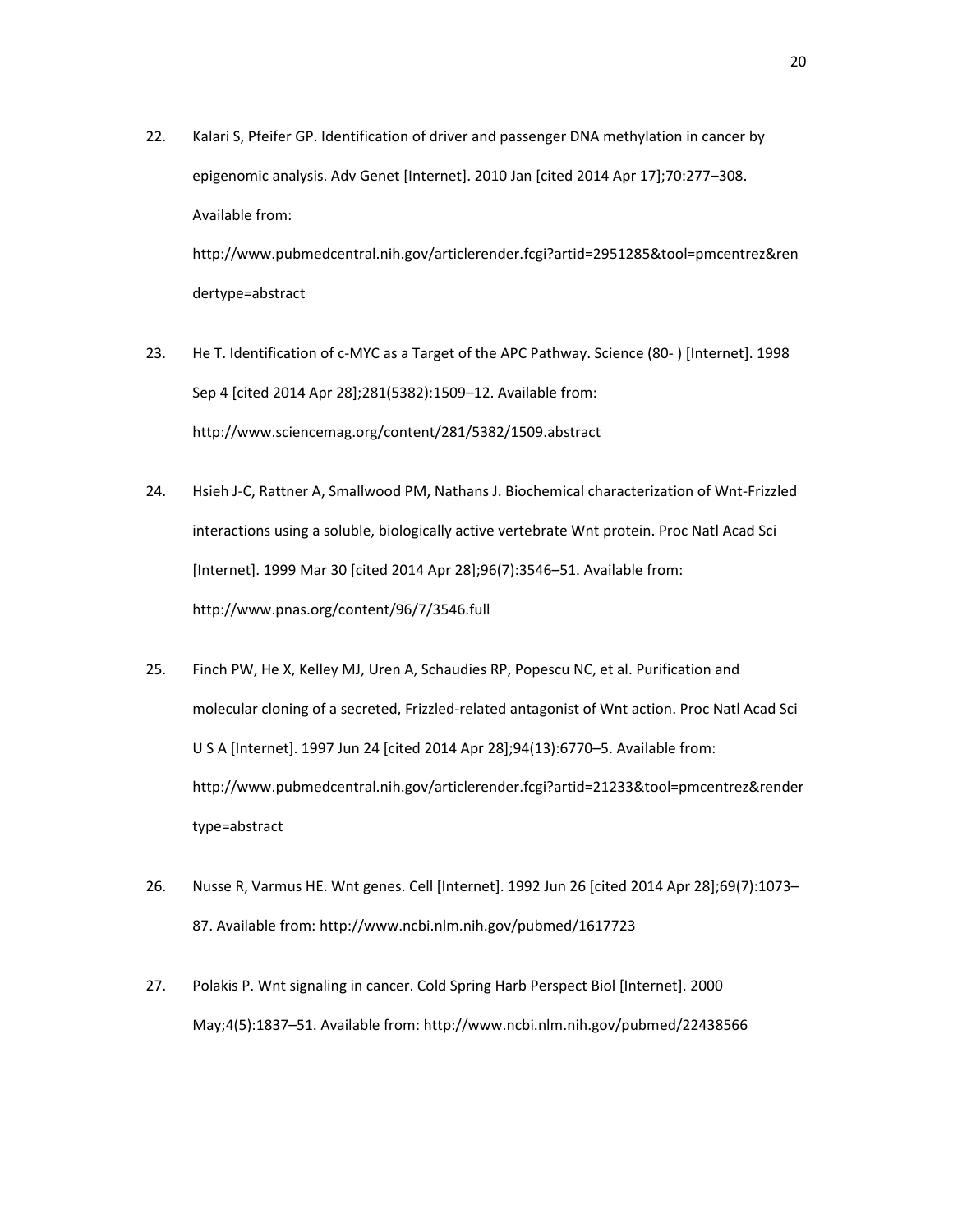- 28. Lee AY, He B, You L, Dadfarmay S, Xu Z, Mazieres J, et al. Expression of the secreted frizzledrelated protein gene family is downregulated in human mesothelioma. Oncogene [Internet]. 2004 Aug 26 [cited 2014 Apr 16];23(39):6672–6. Available from: http://www.ncbi.nlm.nih.gov/pubmed/15221014
- 29. Marsit CJ, Karagas MR, Andrew A, Liu M, Danaee H, Schned AR, et al. Epigenetic inactivation of SFRP genes and TP53 alteration act jointly as markers of invasive bladder cancer. Cancer Res [Internet]. 2005 Aug 15 [cited 2014 Apr 16];65(16):7081–5. Available from: http://www.ncbi.nlm.nih.gov/pubmed/16103055
- 30. Götze S, Wolter M, Reifenberger G, Müller O, Sievers S. Frequent promoter hypermethylation of Wnt pathway inhibitor genes in malignant astrocytic gliomas. Int J Cancer [Internet]. 2010 Jun 1 [cited 2014 Apr 16];126(11):2584–93. Available from: http://www.ncbi.nlm.nih.gov/pubmed/19847810
- 31. He B, Lee AY, Dadfarmay S, You L, Xu Z, Reguart N, et al. Secreted frizzled-related protein 4 is silenced by hypermethylation and induces apoptosis in beta-catenin-deficient human mesothelioma cells. Cancer Res [Internet]. 2005 Feb 1;65(3):743–8. Available from: http://www.ncbi.nlm.nih.gov/pubmed/15705870
- 32. Cheng YY, Yu J, Wong YP, Man EPS, To KF, Jin VX, et al. Frequent epigenetic inactivation of secreted frizzled-related protein 2 (SFRP2) by promoter methylation in human gastric cancer. Br J Cancer [Internet]. 2007 Oct 8 [cited 2014 Apr 16];97(7):895–901. Available from: http://www.pubmedcentral.nih.gov/articlerender.fcgi?artid=2360406&tool=pmcentrez&ren dertype=abstract
- 33. Dahl E, Wiesmann F, Woenckhaus M, Stoehr R, Wild PJ, Veeck J, et al. Frequent loss of SFRP1 expression in multiple human solid tumours: association with aberrant promoter methylation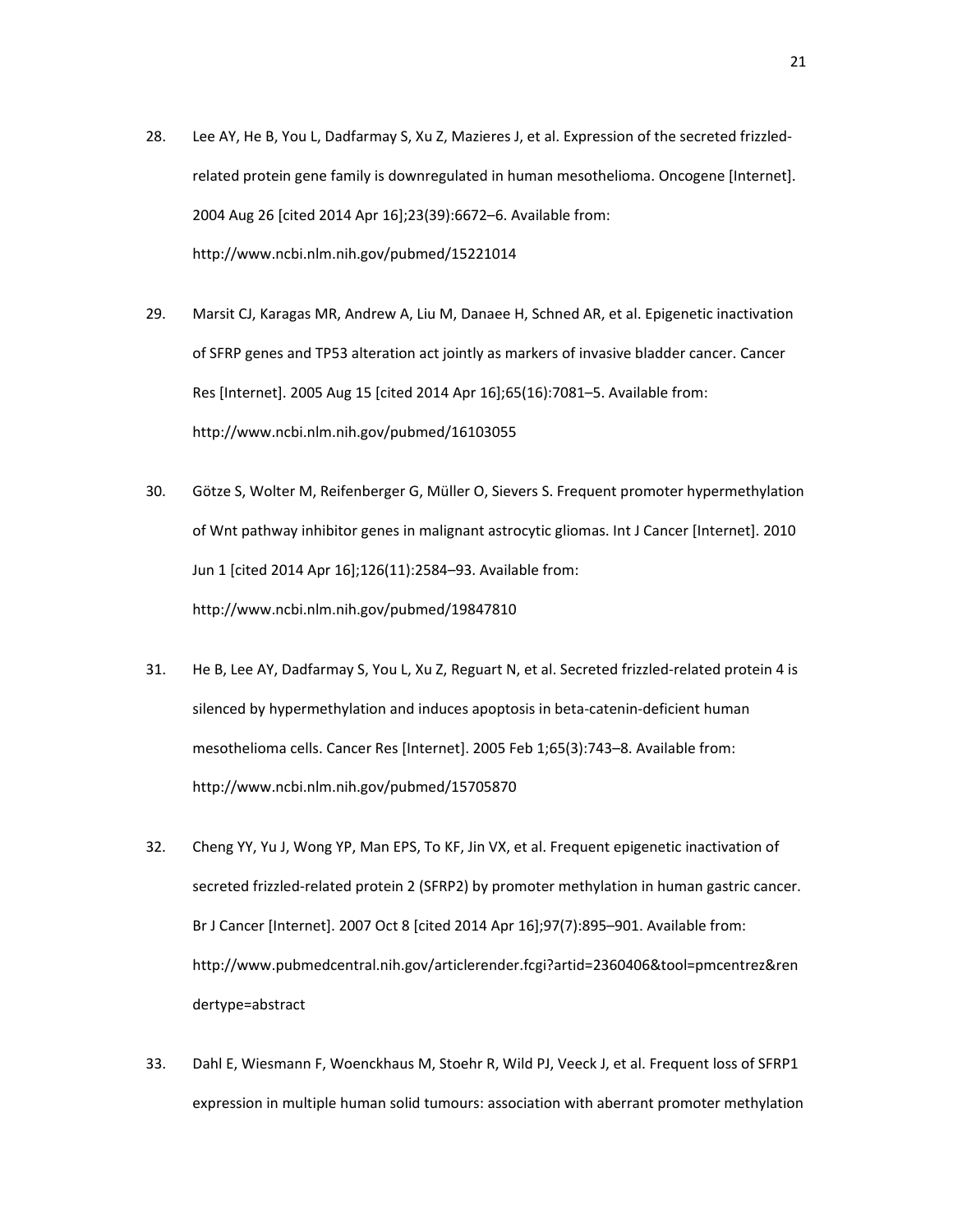in renal cell carcinoma. Oncogene [Internet]. 2007 Aug 16 [cited 2014 Apr 16];26(38):5680– 91. Available from: http://www.ncbi.nlm.nih.gov/pubmed/17353908

- 34. Veeck J, Noetzel E, Bektas N, Jost E, Hartmann A, Knüchel R, et al. Promoter hypermethylation of the SFRP2 gene is a high-frequent alteration and tumor-specific epigenetic marker in human breast cancer. Mol Cancer [Internet]. 2008 Jan [cited 2014 Mar 26];7:83. Available from: http://www.pubmedcentral.nih.gov/articlerender.fcgi?artid=2613402&tool=pmcentrez&ren dertype=abstract
- 35. Tetsu O, McCormick F. Beta-catenin regulates expression of cyclin D1 in colon carcinoma cells. Nature [Internet]. 1999 Apr 1 [cited 2014 Apr 11];398(6726):422–6. Available from: http://www.ncbi.nlm.nih.gov/pubmed/10201372
- 36. McRonald FE, Morris MR, Gentle D, Winchester L, Baban D, Ragoussis J, et al. CpG methylation profiling in VHL related and VHL unrelated renal cell carcinoma. Mol Cancer [Internet]. 2009 Jan [cited 2014 Apr 16];8:31. Available from: http://www.pubmedcentral.nih.gov/articlerender.fcgi?artid=2698845&tool=pmcentrez&ren dertype=abstract
- 37. Ekström EJ, Sherwood V, Andersson T. Methylation and loss of Secreted Frizzled-Related Protein 3 enhances melanoma cell migration and invasion. PLoS One [Internet]. 2011 Jan [cited 2014 Apr 16];6(4):e18674. Available from: http://www.pubmedcentral.nih.gov/articlerender.fcgi?artid=3072980&tool=pmcentrez&ren dertype=abstract
- 38. Lin Y-W, Shih Y-L, Lien G-S, Suk F-M, Hsieh C-B, Yan M-D. Promoter methylation of SFRP3 is frequent in hepatocellular carcinoma. Dis Markers [Internet]. 2014 Jan;2014:351863.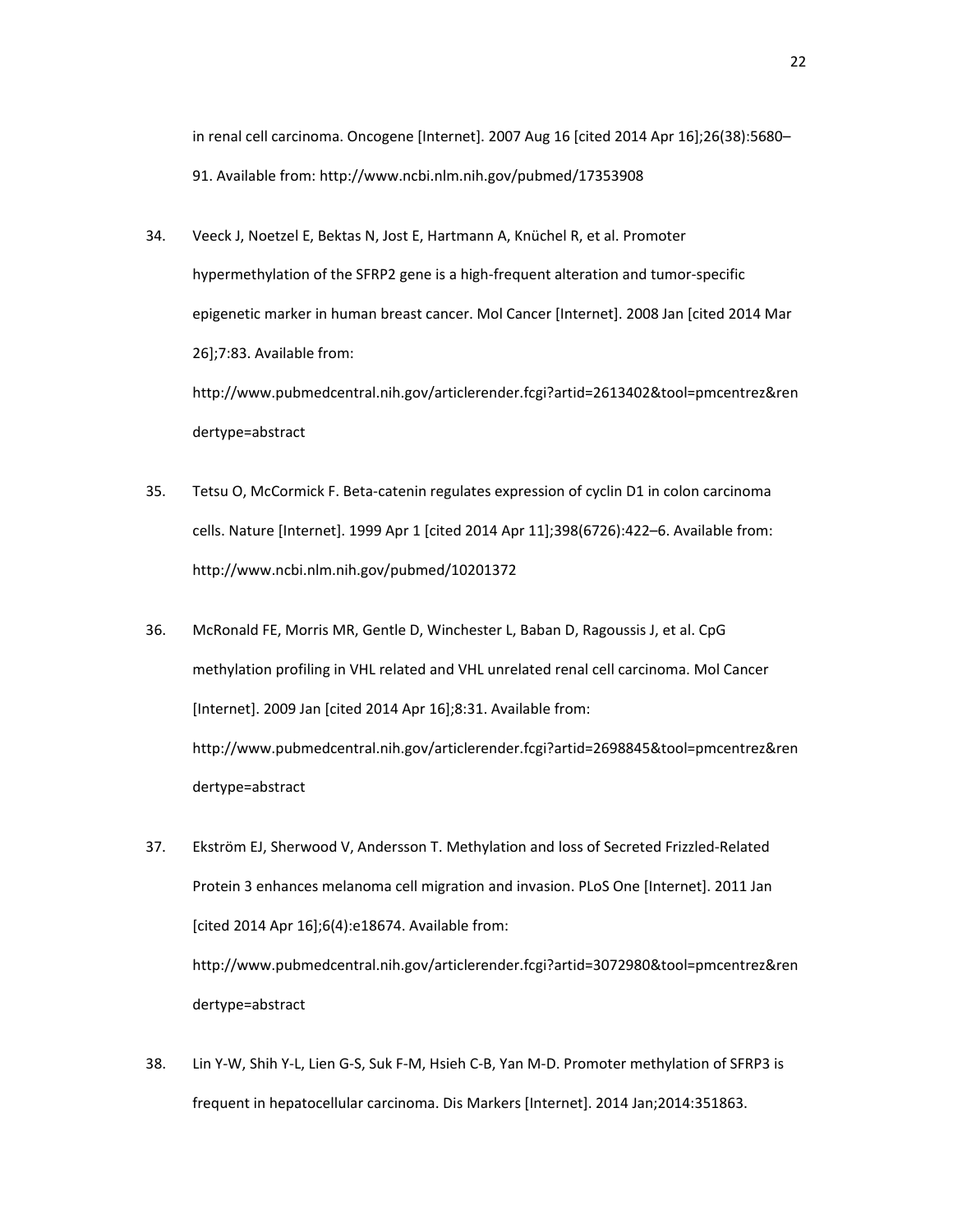Available from:

http://www.pubmedcentral.nih.gov/articlerender.fcgi?artid=3925610&tool=pmcentrez&ren dertype=abstract

- 39. Qi J, Zhu Y-Q, Luo J, Tao W-H, Zhang J-M. Hypermethylation and regulation of expression of secreted frizzled-related protein genes in colorectal tumor. Zhonghua Zhong Liu Za Zhi. 2007;29(11):842–5.
- 40. Zou H, Molina JR, Harrington JJ, Osborn NK, Klatt KK, Romero Y, et al. Aberrant methylation of secreted frizzled-related protein genes in esophageal adenocarcinoma and Barrett ' s esophagus. Int J Cancer. 2005;591(December 2004):584–91.
- 41. Wang H, Wang X, Hu R, Yang W, Liao A, Zhao C, et al. Methylation of SFRP5 is related to multidrug resistance in leukemia cells. Cancer Gene Ther [Internet]. 2014 Feb [cited 2014 Apr 17];21(2):83–9. Available from: http://www.ncbi.nlm.nih.gov/pubmed/24434572
- 42. Su H-Y, Lai H-C, Lin Y-W, Liu C-Y, Chen C-K, Chou Y-C, et al. Epigenetic silencing of SFRP5 is related to malignant phenotype and chemoresistance of ovarian cancer through Wnt signaling pathway. Int J Cancer [Internet]. 2010 Aug 1 [cited 2014 Mar 26];127(3):555–67. Available from: http://www.ncbi.nlm.nih.gov/pubmed/19957335
- 43. Valencia a, Román-Gómez J, Cervera J, Such E, Barragán E, Bolufer P, et al. Wnt signaling pathway is epigenetically regulated by methylation of Wnt antagonists in acute myeloid leukemia. Leukemia [Internet]. 2009 Sep [cited 2014 Apr 16];23(9):1658–66. Available from: http://www.ncbi.nlm.nih.gov/pubmed/19387464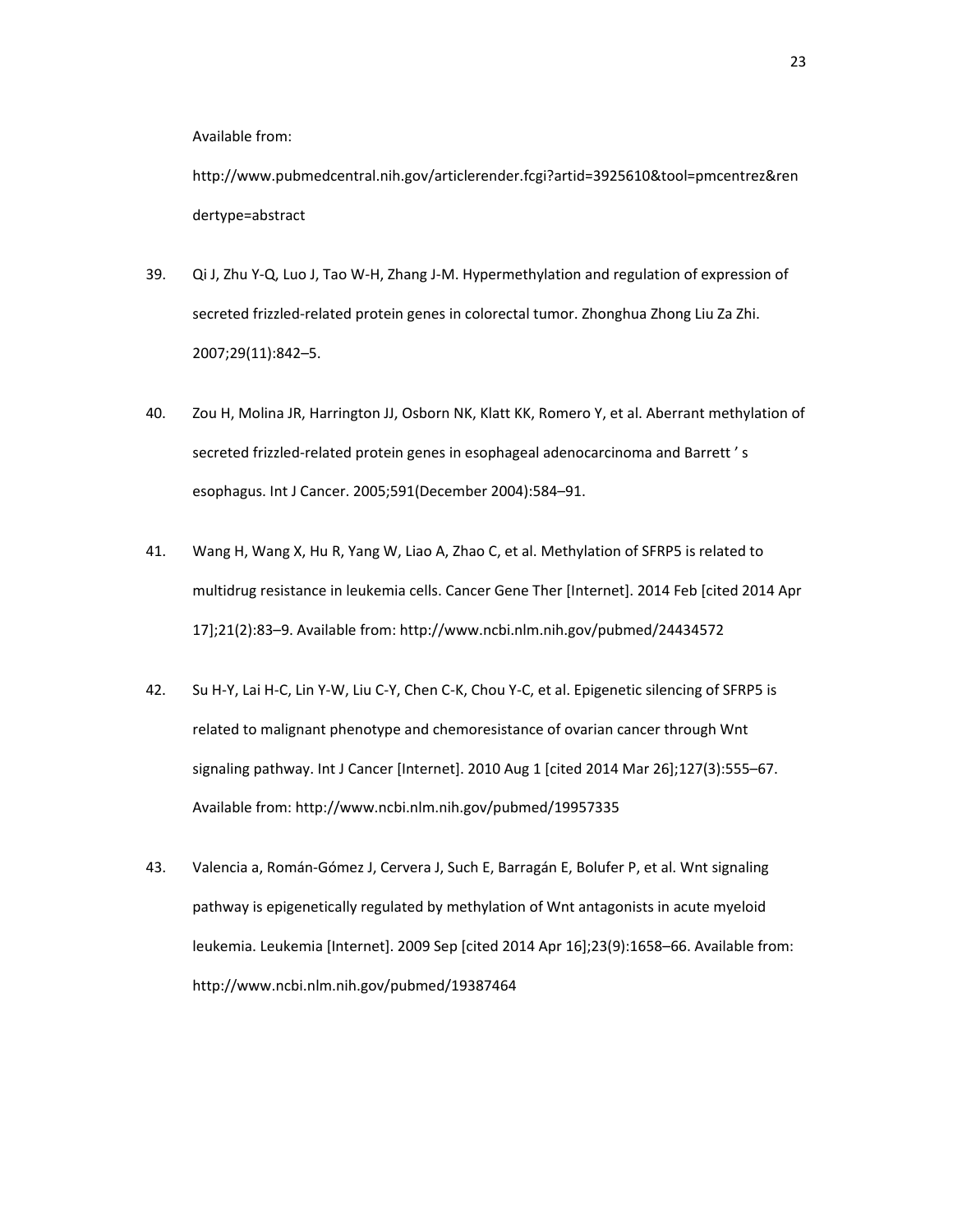## **Figure Legends**

**Figure 1.** MTT dose response results for 4 GBM cell lines (U87, U138, LN18, and A172) treated with increasing concentrations of 5-Azacytidine for 24h, 48h, and 72h (\* P =  $0.05$ , \*\*  $P = 0.01$ , \*\*\*  $P = 0.001$ ).

**Figure 2.** MSP results for sFRP-1, 2, 3, and 5 analyzed in U87, U138, LN18, and A172 cells. M: Primer specific for methylated DNA. U: Primer specific for unmethylated DNA. Control: untreated cells. 5-Aza: 20µM 5-Azacytidine for 72h.

**Figure 3.** Real-time qPCR results for sFRP-1,2,3,4,5 and ABCG2 analyzed in U87, U138, LN18, and A172 cells. White bars: Untreated controls; Grey bars: Relative mRNA expression of 20 $\mu$ M 5-Azacytidine for 72h treated cells to their untreated control (\*= p< 0.05, \*\*=  $p<0.01$ , \*\*\*=  $p<0.001$ ).

**Figure 4.** Western Blot results for sFRP-4, phosphorylated β-catenin, total β-catenin, and βactin analyzed in U87, U138, LN18, and A172 cells. White bars: Untreated controls; Grey bars: Relative protein expression of 20µM 5-Azacytidin for 72h treated cells to their untreated control, quantified via densitometric analysis (\*=  $p$  < 0.05, \*\*=  $p$  < 0.01, \*\*\*=  $p$  < 0.001).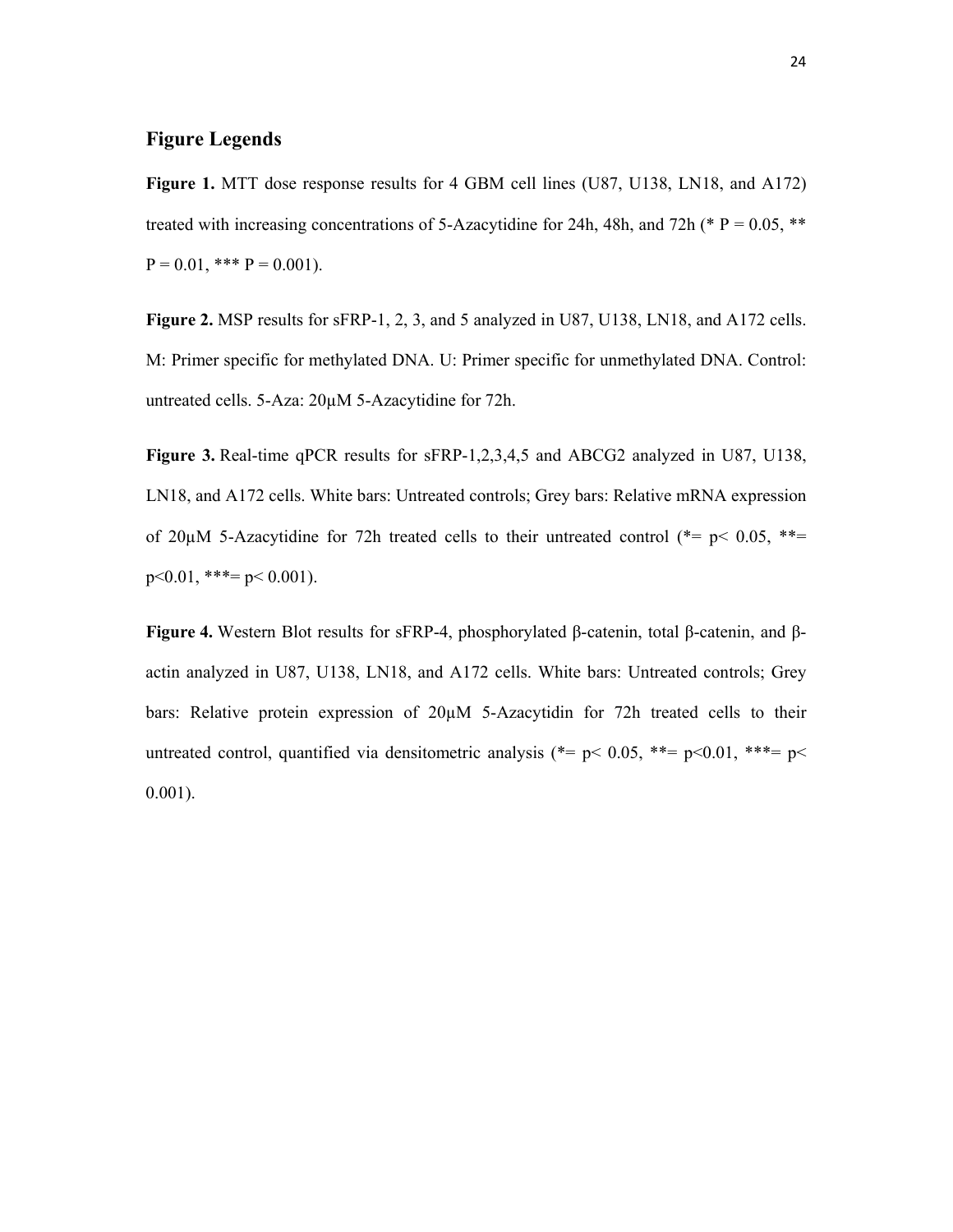| Gene     | Forward $(5^{\circ}$ -3 $^{\circ})$ | Reverse $(5^{\circ}$ -3 $^{\circ})$ | qPCR AT (°C) |
|----------|-------------------------------------|-------------------------------------|--------------|
| $sFRP-1$ | atctctgtgccagcgagttt                | aagtggtggctgaggttgtc                | 65           |
| $sFRP-2$ | aggacaacgacctttgcatc                | ttgctcttggtctccaggat                | 65           |
| $sFRP-3$ | aaactgtagaggggcaagca                | ggcagccagagctggtatag                | 65           |
| $sFRP-4$ | cgatcggtgcaagtgtaaaa                | gacttgagttcgagggatgg                | 65           |
| $sFRP-5$ | gatgtgctccagtgactttg                | gcaggggtaggagaacatga                | 65           |

**Table 2. qPCR Primer Sequences and annealing temperatures**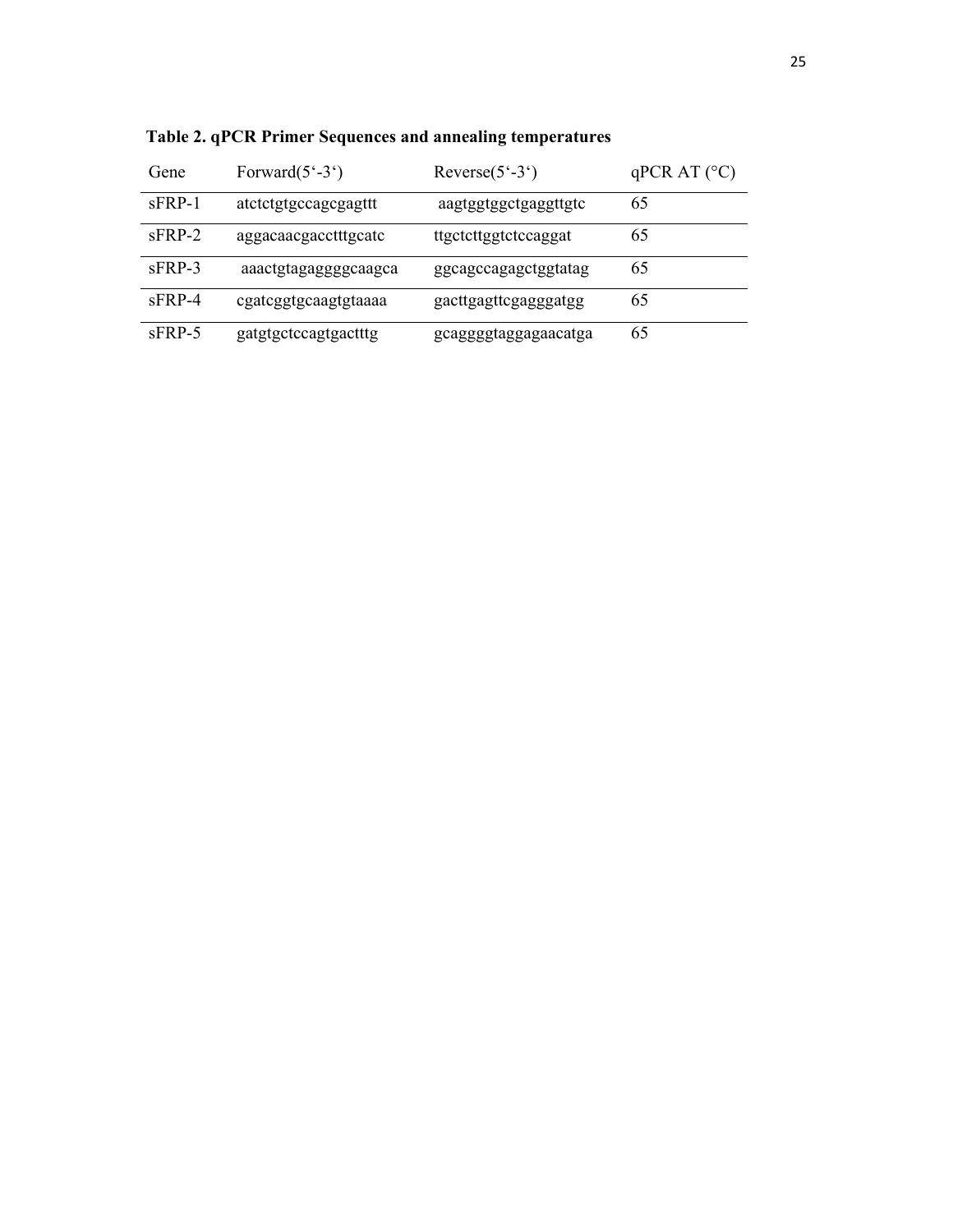| Gene     | Specificity  | Forward $(5^{\circ}$ -3 $^{\circ})$ | Reverse $(5^{\circ}$ -3 $^{\circ})$ | AT<br>$({}^\circ\mathrm{C})$ |
|----------|--------------|-------------------------------------|-------------------------------------|------------------------------|
| $sFRP-1$ | Methylated   | gtgtcgcgcgttcgtcgtttcgc             | aacgttacccgactccgcgaccg             | 60                           |
|          | Unmethylated | gagttagtgttgtgtttgttgttttgt         | cccaacattacccaactccacaacca          | 60                           |
| $sFRP-2$ | Methylated   | gggtcggagtttttcggagtcgcgc           | ccgctctcttcgctaaatacgactcg          | 62                           |
|          | Unmethylated | ttttgggttggagttttttggagttgtgt       | aacccactctcttcactaaatacaactca       | 66                           |
| $sFRP-3$ | Methylated   | ggagcgggttttttggcg                  | gaaccccgaacacccgaaa                 | 65                           |
|          | Unmethylated | ggagtgggttttttggtgtttattgt          | cccaaaccccaaacaccca                 | 63                           |
| sFRP-4   | Methylated   | gggtgatgttatcgtttttgtatcgac         | cetecectaacgtaaactegaaacg           | 63                           |
|          | Unmethylated | gggggtgatgttattgtttttgtattgat       | caceteccetaacataaactcaaaaca         | 60                           |
| $sFRP-5$ | Methylated   | aagatttggcgttgggcggggacgttc         | actccaacccgaacctcgccgtacg           | 65                           |
|          | Unmethylated | gtaagatttggtgttgggtgggatgttt        | aaaactccaacccaaacctcaccataca        | 68                           |

**Table 2. MSP Primer Sequences and annealing temperatures**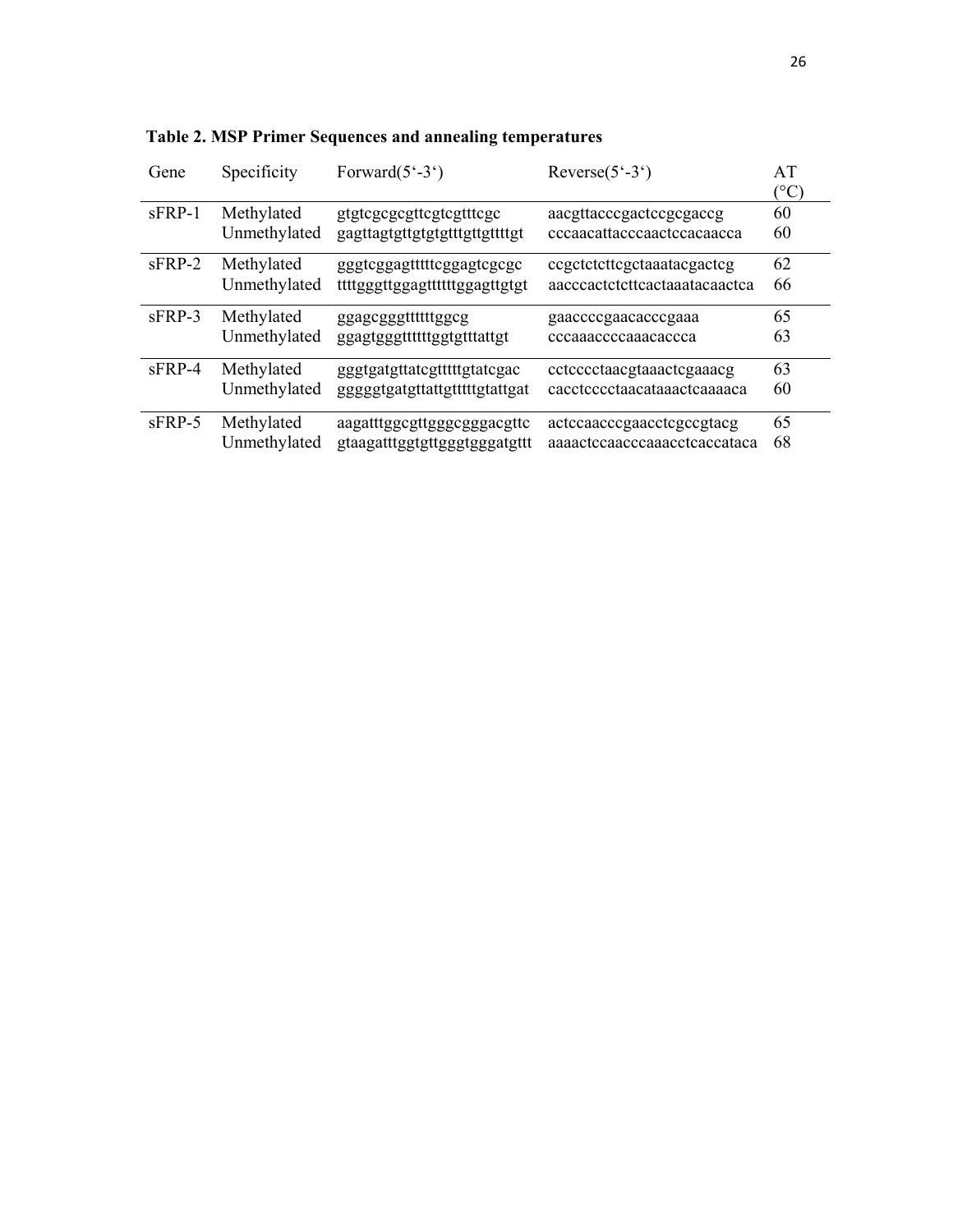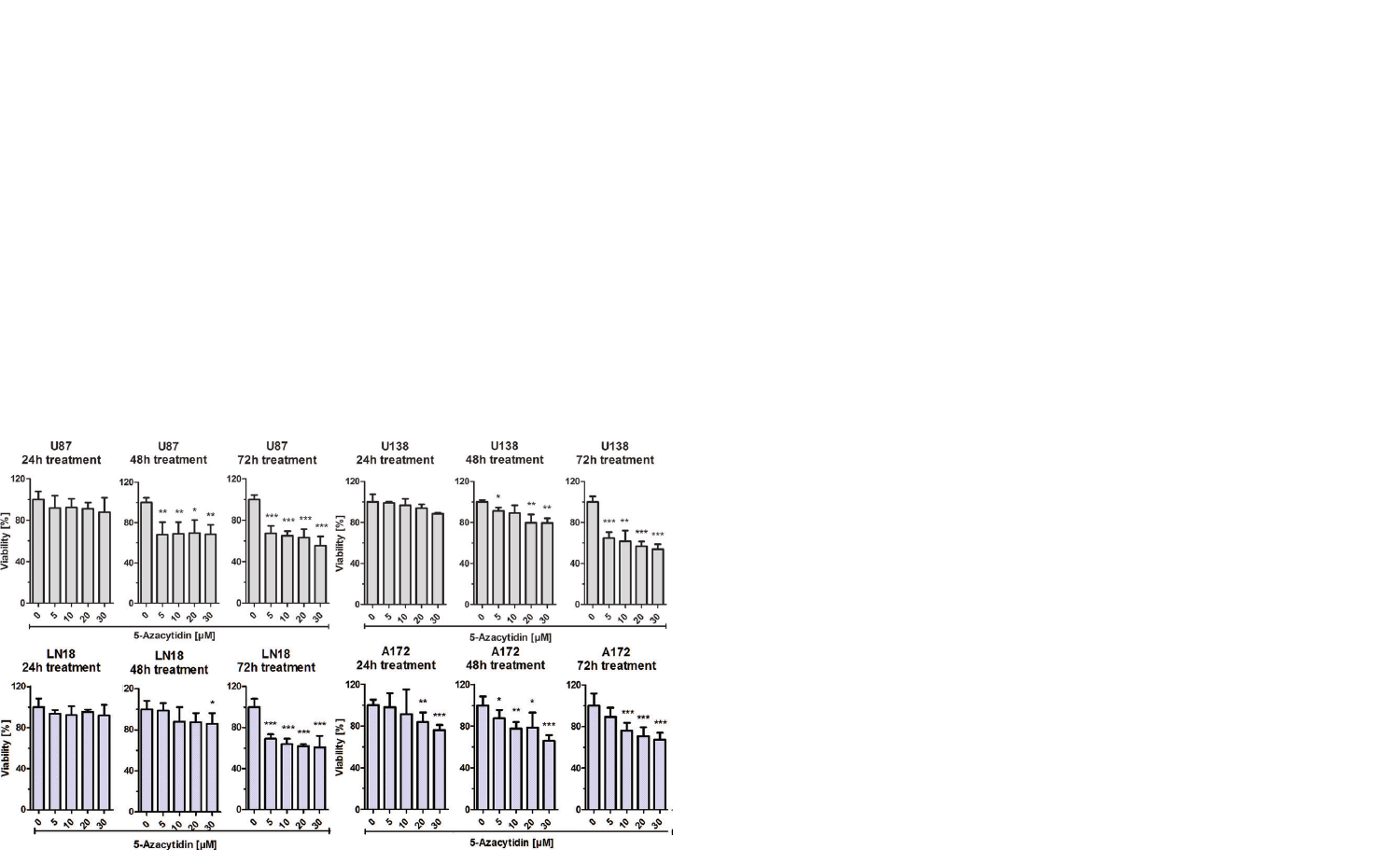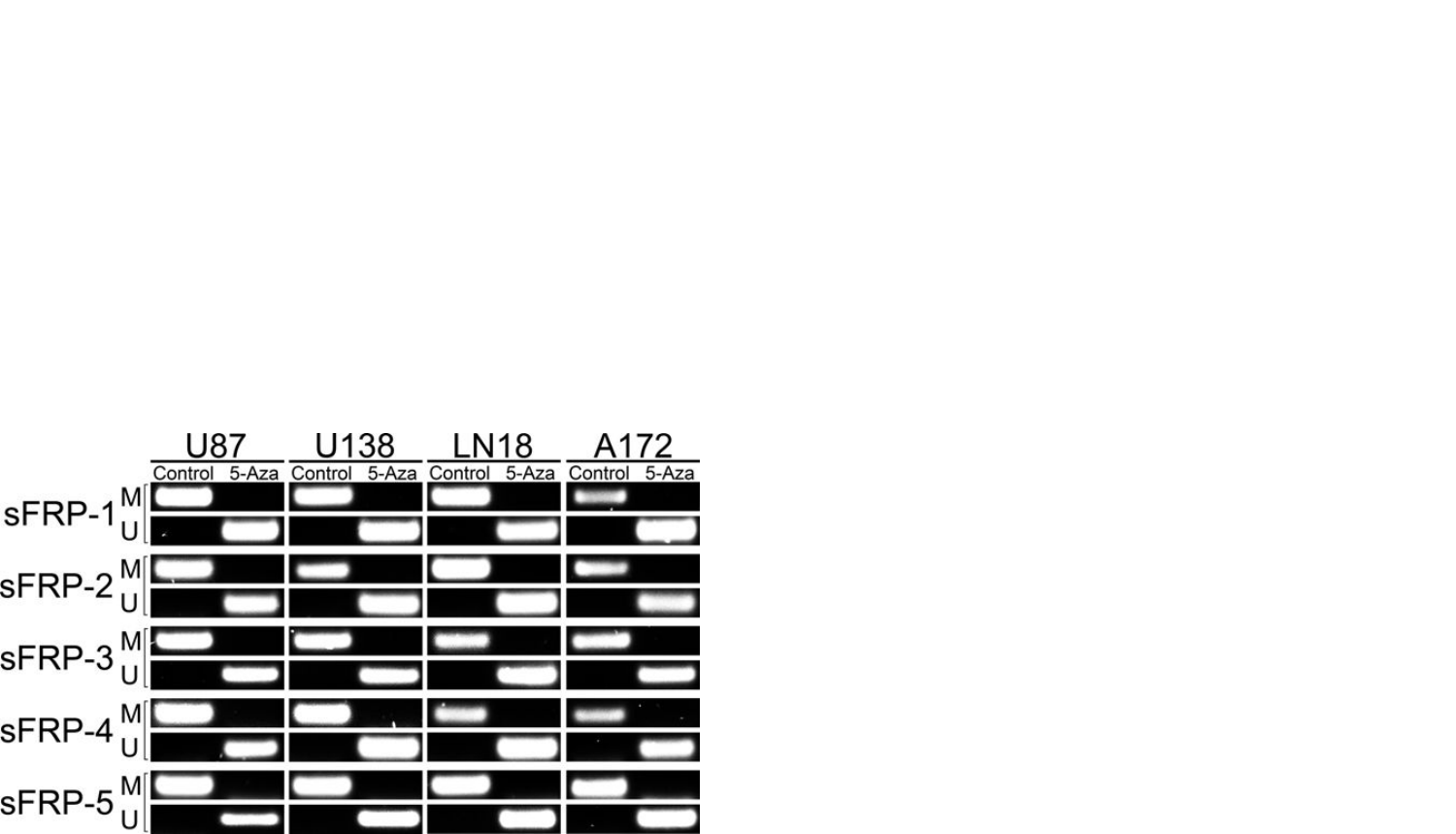